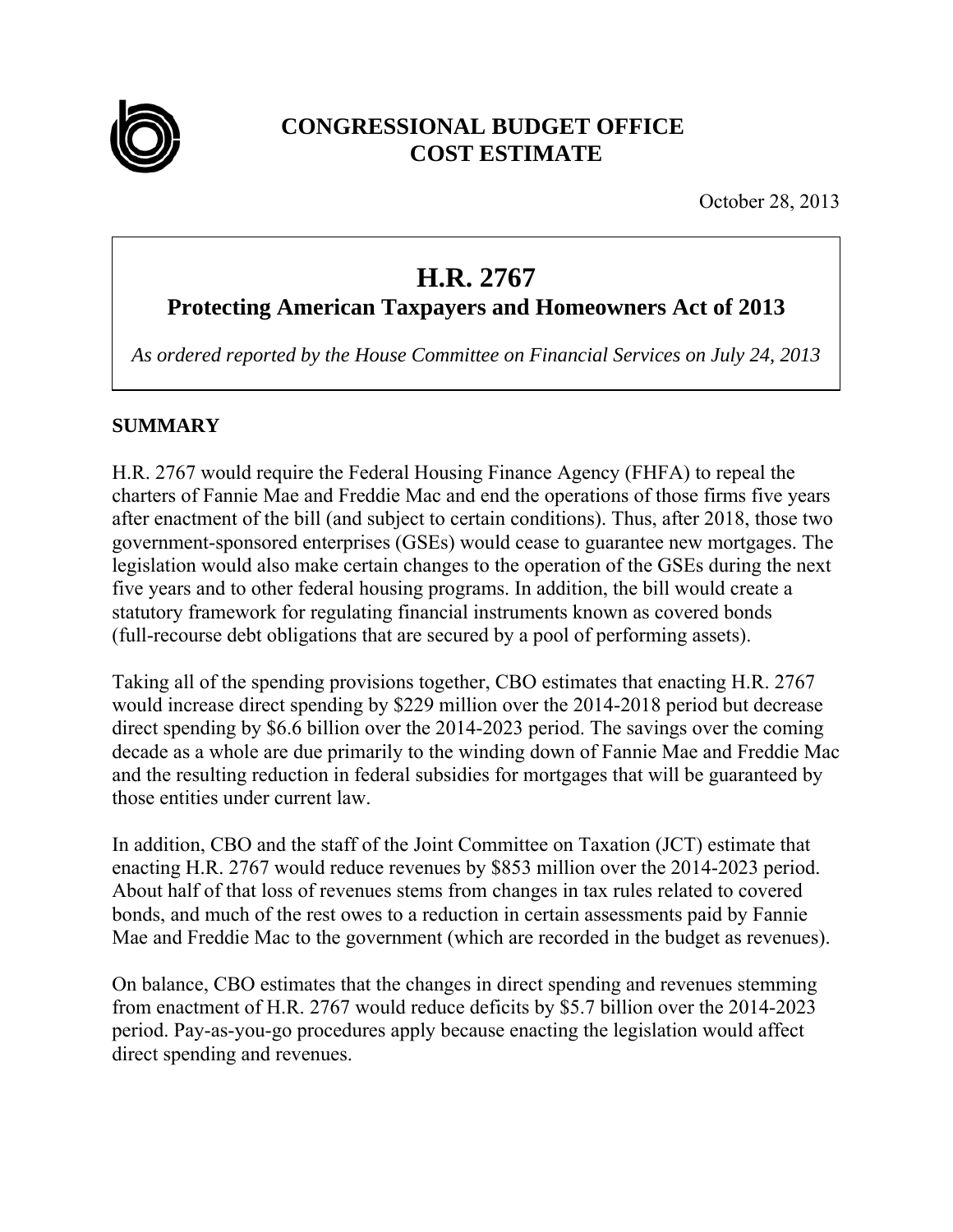CBO also estimates that implementing this legislation would result in a net decrease in discretionary spending of \$41.2 billion over the 2014-2023 period assuming enactment of future appropriation laws necessary to implement the legislation's provisions. That potential reduction in discretionary spending would stem from a provision establishing a higher reserve requirement than under current law for the Federal Housing Administration's (FHA's) single- and multifamily programs and from an increase in the value of mortgages guaranteed by FHA after the GSEs cease operations.<sup>1</sup> Other effects of the legislation on discretionary spending would be much smaller and have largely offsetting budgetary effects.

CBO has determined that the nontax provisions of H.R. 2767 would impose intergovernmental and private-sector mandates as defined in the Unfunded Mandates Reform Act (UMRA) on mortgage servicers, their affiliates, creditors of certain mortgages, and some financial institutions. The bill also would preempt some state laws related to demonstrating ownership of a mortgage. CBO estimates that the aggregate cost of the mandates in the bill would fall below the annual thresholds for intergovernmental and private-sector mandates established in UMRA (\$75 million and \$150 million in 2013, respectively, adjusted annually for inflation). JCT reviewed the tax provisions of H.R. 2767 and determined that those provisions contain no private-sector or intergovernmental mandates as defined in UMRA.

### **ESTIMATED COST TO THE FEDERAL GOVERNMENT**

The estimated budgetary impact of H. R. 2767 is shown in Table 1. The costs of this legislation fall within budget function 370 (commerce and housing credit).

## **BASIS OF ESTIMATE**

 $\overline{a}$ 

For this estimate, CBO assumes that H.R. 2767 will be enacted near the end of 2013 and that appropriations actions consistent with the bill will be completed each year.

<sup>1.</sup> The budgetary effects of those activities of FHA and the Government National Mortgage Association (GNMA) are classified as discretionary because new guarantees under those programs are subject to annual appropriation actions. In contrast, GSE operations are not subject to such annual appropriation laws. As required in H. Con. Res. 25, which proposed a budget for the United States Government for fiscal year 2014 and set forth budgetary levels for fiscal years 2015 through 2023, CBO has also prepared a cost estimate for H.R. 2767 using a fair-value approach to estimating the impact on FHA and GNMA. That alternative estimate is discussed under the heading, "Additional Information."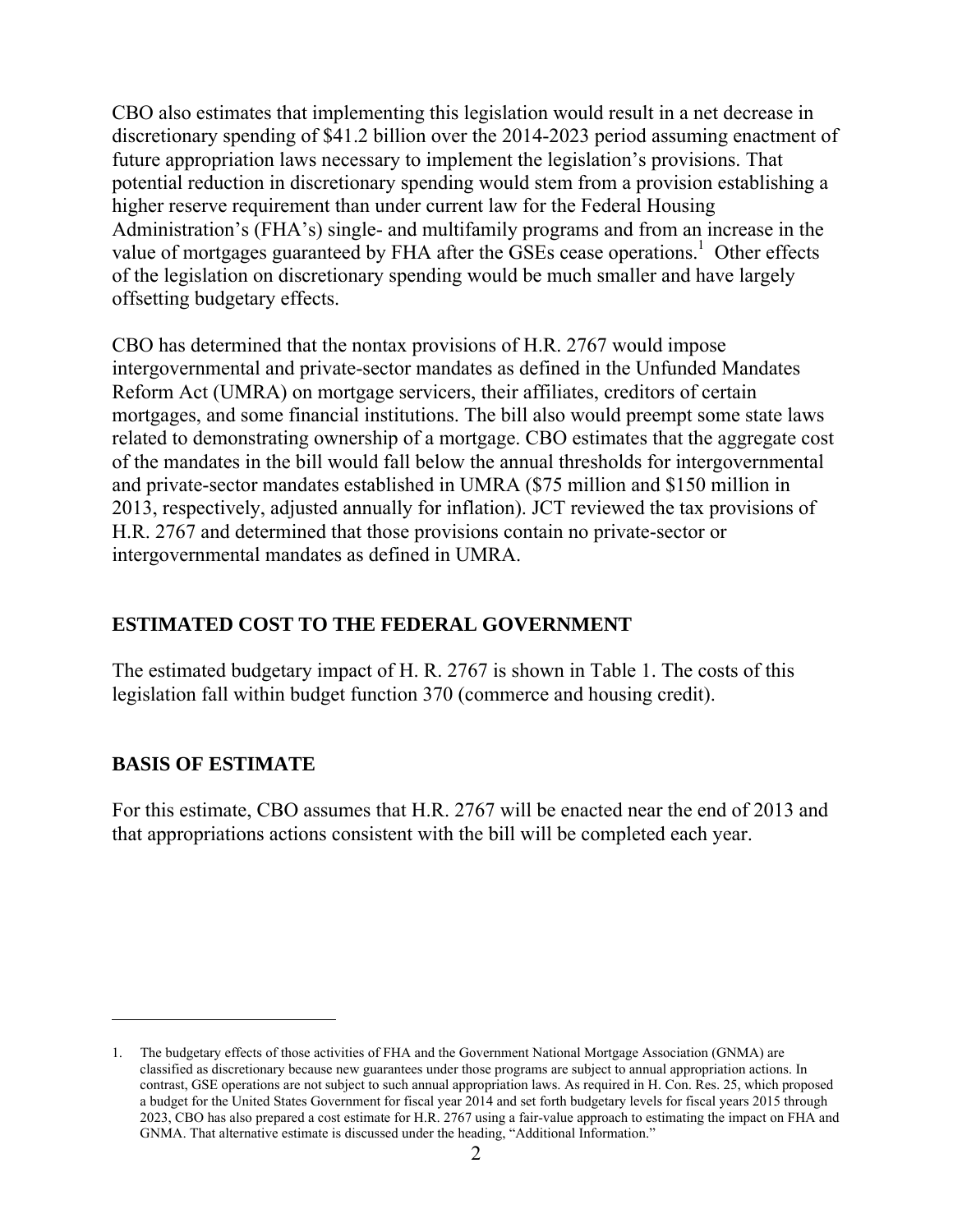|                                                                                                                 | By Fiscal Year, in Millions of Dollars |                                                                                                    |                                    |                                |                                  |                               |                              |                              |                                  |                                                                                    |                                    |                                    |
|-----------------------------------------------------------------------------------------------------------------|----------------------------------------|----------------------------------------------------------------------------------------------------|------------------------------------|--------------------------------|----------------------------------|-------------------------------|------------------------------|------------------------------|----------------------------------|------------------------------------------------------------------------------------|------------------------------------|------------------------------------|
|                                                                                                                 | 2014                                   | 2015                                                                                               | 2016                               | 2017                           | 2018                             | 2019                          | 2020                         | 2021                         | 2022                             | 2023                                                                               | 2014-<br>2018                      | 2014-<br>2023                      |
|                                                                                                                 |                                        |                                                                                                    | <b>CHANGES IN DIRECT SPENDING</b>  |                                |                                  |                               |                              |                              |                                  |                                                                                    |                                    |                                    |
| Maximum Loan Limits in<br>High-Cost Areas<br><b>Estimated Budget Authority</b><br><b>Estimated Outlays</b>      | 11<br>11                               | 35<br>35                                                                                           | 51<br>51                           | 71<br>71                       | 96<br>96                         | $\boldsymbol{0}$<br>$\theta$  | $\boldsymbol{0}$<br>$\theta$ | $\boldsymbol{0}$<br>$\theta$ | $\boldsymbol{0}$<br>$\theta$     | $\boldsymbol{0}$<br>$\theta$                                                       | 264<br>264                         | 264<br>264                         |
| Wind Down of Fannie Mae and<br>Freddie Mac<br><b>Estimated Budget Authority</b><br><b>Estimated Outlays</b>     | $\boldsymbol{0}$<br>$\overline{0}$     | $\boldsymbol{0}$<br>$\overline{0}$                                                                 | $\boldsymbol{0}$<br>$\mathbf{0}$   | 0<br>$\overline{0}$            | $\overline{0}$<br>$\overline{0}$ | $-1,457$ $-1,178$<br>$-1,457$ | $-1,178$                     | $-83$                        |                                  | $-83$ $-2,442$ $-1,532$<br>$-2,442$ $-1,532$                                       | 0<br>$\mathbf{0}$                  | $-6,692$<br>$-6,692$               |
| Covered Bonds<br><b>Estimated Budget Authority</b><br><b>Estimated Outlays</b>                                  | $\boldsymbol{0}$<br>$\mathbf{0}$       | 1<br>$\mathbf{1}$                                                                                  | 3<br>$\overline{3}$                | 6<br>6                         | 10<br>10                         | 14<br>14                      | 18<br>18                     | 19<br>19                     | 21<br>21                         | 23<br>23                                                                           | 20<br>20                           | 115<br>115                         |
| FHFA Spending<br><b>Estimated Budget Authority</b><br><b>Estimated Outlays</b>                                  | $\boldsymbol{0}$<br>$\mathbf{0}$       | $\bf{0}$<br>$\theta$                                                                               | $-1$<br>$-1$                       | $-1$<br>$-1$                   | $-1$<br>$-1$                     | $-25$<br>$-25$                | -46<br>$-46$                 | -64<br>$-64$                 | $-85$<br>$-85$                   | $-104$<br>$-104$                                                                   | $-3$<br>$-3$                       | $-328$<br>$-328$                   |
| <b>Other Provisions</b><br><b>Estimated Budget Authority</b><br><b>Estimated Outlays</b>                        | -40<br>$-40$                           | $-40$<br>$-40$                                                                                     | 4<br>$\overline{4}$                | 11<br>11                       | 13<br>13                         | 16<br>16                      | 19<br>19                     | 22<br>22                     | 26<br>26                         | 29<br>29                                                                           | $-52$<br>$-52$                     | 60<br>60                           |
| <b>Total Costs</b><br><b>Estimated Budget Authority</b><br><b>Estimated Outlays</b>                             | $-29$<br>$-29$                         | $-4$<br>$-4$                                                                                       | 57<br>57                           | 87<br>87                       | 118<br>118                       | $-1,452$<br>$-1,452$          | $-1,187$<br>$-1,187$         |                              | $-106 - 2,480$<br>$-106 - 2,480$ | $-1,584$<br>$-1,584$                                                               | 229<br>229                         | $-6,581$<br>$-6,581$               |
|                                                                                                                 |                                        |                                                                                                    | <b>CHANGES IN REVENUES</b>         |                                |                                  |                               |                              |                              |                                  |                                                                                    |                                    |                                    |
| Costs to the Federal Reserve                                                                                    | $-2$                                   | $-3$                                                                                               | $-5$                               | $-5$                           | $-5$                             | $-6$                          | -6                           | -6                           | $-6$                             | $-7$                                                                               | $-20$                              | $-51$                              |
| Taxes Related to Covered Bonds <sup>a</sup>                                                                     | $\ast$                                 | $-1$                                                                                               | $-4$                               | $-10$                          | $-21$                            | $-36$                         | -56                          | $-82$                        | $-113$                           | $-152$                                                                             | -36                                | $-474$                             |
| <b>FHFA Assessments</b>                                                                                         | $\overline{0}$                         | $\overline{0}$                                                                                     | $-1$                               | $\overline{-1}$                | $-1$                             | $-25$                         | <u>-46</u>                   | <u>-64</u>                   | $-85$                            | $-104$                                                                             | $-3$                               | $-328$                             |
| <b>Total Estimated Revenues</b>                                                                                 | $-2$                                   | $-4$                                                                                               | $-10$                              | $-16$                          | $-27$                            | $-67$                         | $-108$                       | $-152$                       | $-204$                           | $-263$                                                                             | -59                                | $-853$                             |
|                                                                                                                 |                                        | NET INCREASE OR DECREASE (-) IN THE DEFICIT FROM<br><b>CHANGES IN DIRECT SPENDING AND REVENUES</b> |                                    |                                |                                  |                               |                              |                              |                                  |                                                                                    |                                    |                                    |
| <b>Estimated Impact on Deficit</b>                                                                              | $-27$                                  | $\mathbf{0}$                                                                                       | 67                                 | 103                            |                                  | 145 -1,385 -1,079             |                              |                              |                                  | $46 - 2,276 - 1,321$                                                               |                                    | 288 -5,728                         |
|                                                                                                                 |                                        | <b>CHANGES IN SPENDING SUBJECT TO APPROPRIATION</b>                                                |                                    |                                |                                  |                               |                              |                              |                                  |                                                                                    |                                    |                                    |
| FHA Offsetting<br>Collections-Single-Family<br><b>Estimated Authorization Level</b><br><b>Estimated Outlays</b> | $-17$<br>$-17$                         | $-28$<br>$-28$                                                                                     | $-31$<br>$-31$                     | $-33$<br>$-33$                 |                                  |                               | $-32$ $-5,618$ $-6,871$      |                              |                                  | $-32$ $-5,618$ $-6,871$ $-7,897$ $-9,988$ $-10,868$<br>$-7,897$ $-9,988$ $-10,868$ |                                    | $-141 - 41,383$<br>$-141 - 41,383$ |
| FHA Offsetting<br>Collections-Multifamily<br><b>Estimated Authorization Level</b><br><b>Estimated Outlays</b>   | $\boldsymbol{0}$<br>$\mathbf{0}$       | $\mathbf{0}$<br>$\overline{0}$                                                                     | $\boldsymbol{0}$<br>$\overline{0}$ | $\mathbf{0}$<br>$\overline{0}$ | $\bf{0}$<br>$\mathbf{0}$         | 27<br>27                      | 27<br>27                     | 27<br>27                     | 27<br>27                         | 27<br>27                                                                           | $\boldsymbol{0}$<br>$\overline{0}$ | 135<br>135                         |
|                                                                                                                 |                                        |                                                                                                    |                                    |                                |                                  |                               |                              |                              |                                  |                                                                                    |                                    | Continued                          |

#### **TABLE 1. ESTIMATED BUDGETARY IMPACT OF H.R. 2767**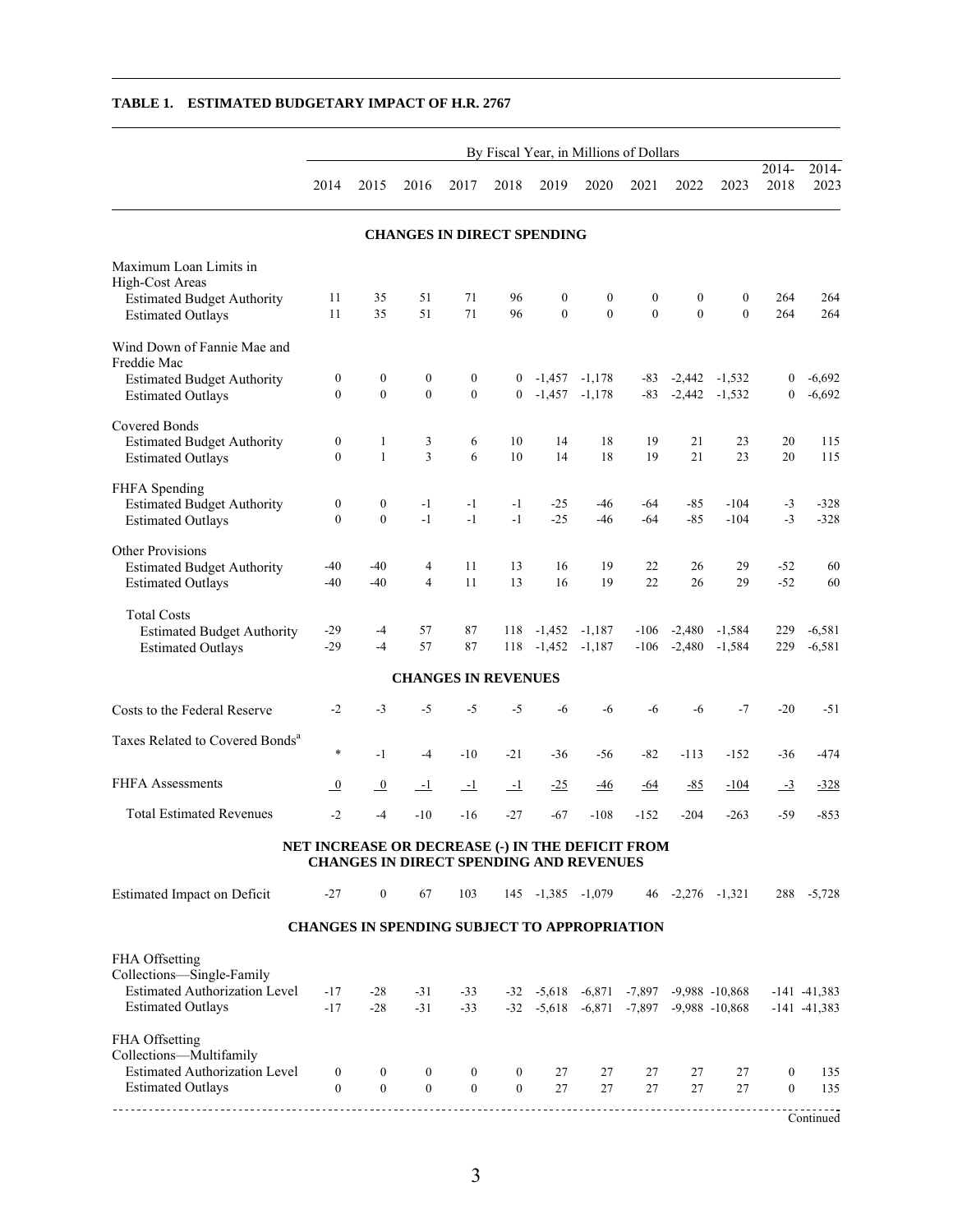#### **TABLE 1. Continued.**

|                                                                      | By Fiscal Year, in Millions of Dollars |      |      |      |      |          |                |                  |                              |                |               |                  |
|----------------------------------------------------------------------|----------------------------------------|------|------|------|------|----------|----------------|------------------|------------------------------|----------------|---------------|------------------|
|                                                                      | 2014                                   | 2015 | 2016 | 2017 | 2018 | 2019     | 2020           | 2021             | 2022                         | 2023           | 2014-<br>2018 | $2014 -$<br>2023 |
| <b>CHANGES IN SPENDING SUBJECT TO APPROPRIATION (Continued)</b>      |                                        |      |      |      |      |          |                |                  |                              |                |               |                  |
| Offsetting Collections from<br><b>GNMA</b>                           |                                        |      |      |      |      |          |                |                  |                              |                |               |                  |
| <b>Estimated Authorization Level</b>                                 | $-1$                                   | $-1$ | $-2$ | $-2$ | $-2$ | $-68$    | $-64$          | $-59$            | $-123$                       | $-135$         | $-8$          | $-457$           |
| <b>Estimated Outlays</b>                                             | $-1$                                   | $-1$ | $-2$ | $-2$ | $-2$ | $-68$    | $-64$          | $-59$            | $-123$                       | $-135$         | $-8$          | $-457$           |
| Administrative Costs for FHA<br>and RHS                              |                                        |      |      |      |      |          |                |                  |                              |                |               |                  |
| Estimated Authorization Level                                        | 14                                     | 15   | 22   | 29   | 37   | 42       | 44             | 45               | 46                           | 48             | 117           | 342              |
| <b>Estimated Outlays</b>                                             | 14                                     | 15   | 22   | 29   | 37   | 42       | 44             | 45               | 46                           | 48             | 117           | 342              |
| Funding to Establish and Oversee<br>National Mortgage Market Utility |                                        |      |      |      |      |          |                |                  |                              |                |               |                  |
| Authorization Level                                                  | 25                                     | 25   | 25   | 25   | 25   | 25       | $\overline{0}$ | $\boldsymbol{0}$ | $\boldsymbol{0}$             | $\overline{0}$ | 125           | 150              |
| <b>Estimated Outlays</b>                                             | 15                                     | 25   | 25   | 25   | 25   | 25       | 10             | $\theta$         | $\theta$                     | $\theta$       | 115           | 150              |
| <b>Grants to States</b>                                              |                                        |      |      |      |      |          |                |                  |                              |                |               |                  |
| <b>Authorization Level</b>                                           | $\mathbf{0}$                           | 5    | 10   | 10   | 10   | 10       | 5              | $\boldsymbol{0}$ | $\boldsymbol{0}$             | $\mathbf{0}$   | 35            | 50               |
| <b>Estimated Outlays</b>                                             | $\theta$                               | 3    | 8    | 10   | 10   | 10       | $\overline{7}$ | $\mathfrak{D}$   | $\theta$                     | $\Omega$       | 31            | 50               |
| <b>Total Discretionary Costs</b>                                     |                                        |      |      |      |      |          |                |                  |                              |                |               |                  |
| <b>Estimated Authorization Level</b>                                 | 21                                     | 16   | 24   | 29   | 38   | $-5,582$ | $-6,859$       |                  | $-7,884$ $-10,038$ $-10,928$ |                |               | 128 -41,163      |
| <b>Estimated Outlays</b>                                             | 11                                     | 14   | 22   | 29   | 38   | $-5,582$ | $-6,847$       |                  | $-7,882$ $-10,038$ $-10,928$ |                |               | 114 -41,163      |

Notes: FHA = Federal Housing Administration; FHFA = Federal Housing Finance Agency; GNMA = Government National Mortgage Association; RHS = Rural Housing Service.

Components may not sum to totals because of rounding.

a. Estimated by the staff of the Joint Committee on Taxation.

Most of the budgetary impacts of H.R. 2767 would result from the requirements to:

- End Fannie Mae's and Freddie Mac's role in providing new mortgage guarantees, and
- Increase FHA's mortgage guarantee fees to a level sufficient to establish a reserve fund equal to 4 percent of the agency's guarantee commitments.

Before discussing individual components of the cost estimate, this section first reviews CBO estimates of the changes to the market for mortgage guarantees that we expect would occur under the bill and explains how CBO accounts for the cost of mortgage guarantees in the federal budget.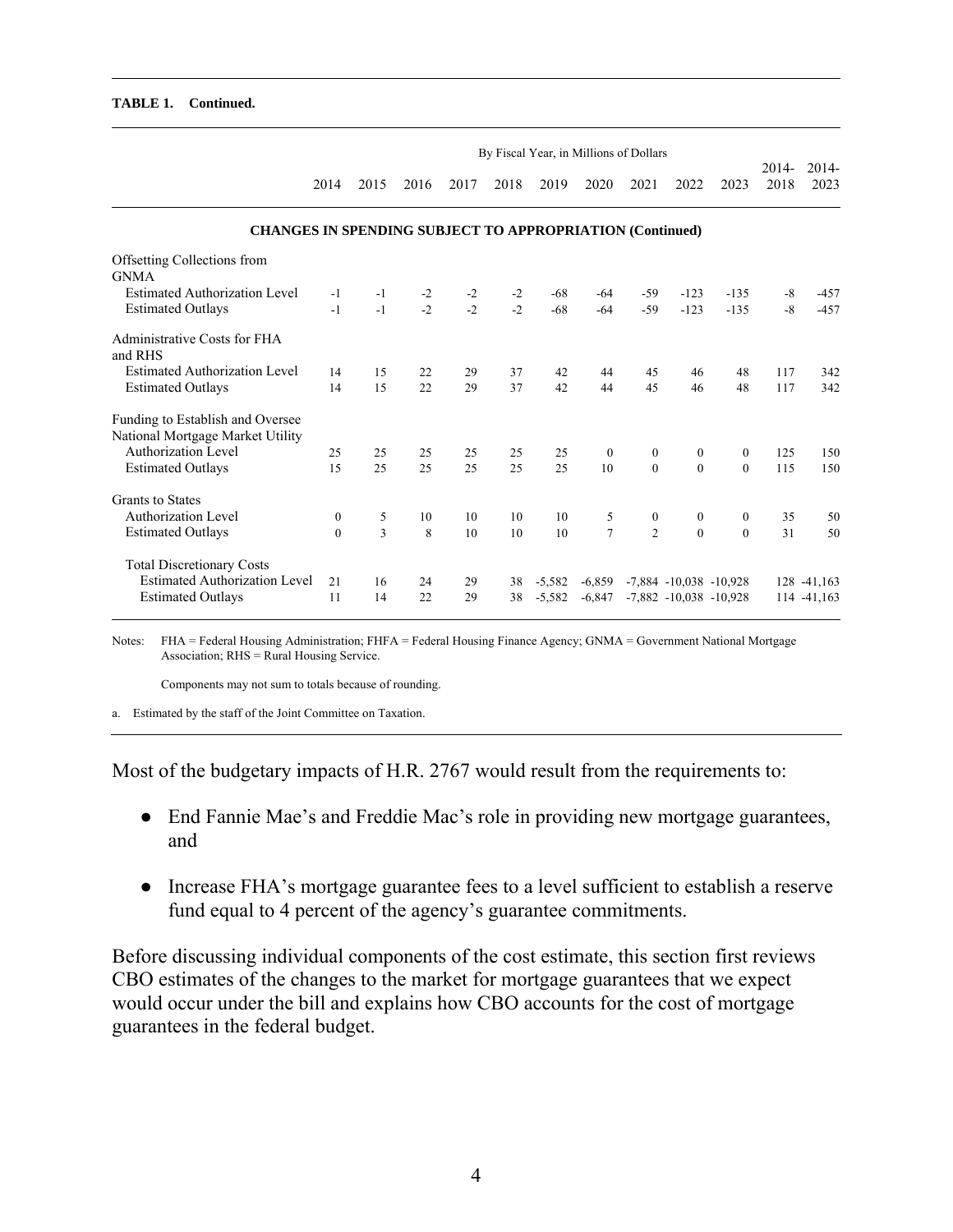#### **Mortgage Guarantees, By Type**

The GSEs and FHA currently provide guarantees on most of the mortgages issued in the United States. (FHA provides its guarantees in conjunction with the Government National Mortgage Association (GNMA), which is responsible for guaranteeing securities backed by pools of mortgages insured by federal agencies, such as FHA. In exchange for a premium paid by lenders or issuers of the securities, GNMA guarantees the timely payment of scheduled principal and interest due on the pooled mortgages that back those securities.) Although the GSEs and FHA offer a similar mortgage guarantee product, they focus on homebuyers in different financial circumstances. FHA's market mainly consists of buyers who lack the savings, credit history, or income to qualify for conventional mortgages. In contrast, the GSE market consists of buyers with stronger credit profiles who can qualify for conventional mortgages.

When the GSEs exit the mortgage guarantee business as would be required under the bill, CBO expects that some of that business would flow to FHA. However, the bill also would impose new eligibility requirements on FHA that would result in the agency losing some business to private firms. On net, CBO expects that FHA would make more mortgage guarantees than under current law but that most mortgages that would have been guaranteed by the GSEs would either be guaranteed by private firms or would carry no guarantee.

Table 2 summarizes CBO's forecast for the U.S. mortgage guarantee market over the 2014-2023 period under current law and under H.R. 2767.

|                            |           |                   | Average Percentage of Total Dollar Volume of Mortgages Originated |                 |
|----------------------------|-----------|-------------------|-------------------------------------------------------------------|-----------------|
|                            |           | Under Current Law |                                                                   | Under H.R. 2767 |
|                            | 2014-2018 | 2019-2023         | 2014-2018                                                         | 2019-2023       |
| FHA, VA, RHS               | 15        | 10                | 16                                                                |                 |
| Fannie Mae and Freddie Mac | 59        | 42                | 58                                                                |                 |
| Not Federally Guaranteed   | 26        | 48                | 26                                                                | 89              |

#### **TABLE 2. NEW RESIDENTIAL MORTGAGES, BY TYPE OF GUARANTEE, OVER THE 2014-2023 PERIOD**

Note: FHA = Federal Housing Administration; VA = Department of Veterans Affairs; RHS = Rural Housing Service.

Under the bill, the market share for Fannie Mae and Freddie Mac would decline slightly over the next five years and then fall to zero after 2018, with FHA (and the Rural Housing Service and the Department of Veterans Affairs) capturing a small portion of that lost GSE business and the private market capturing the rest. Some potential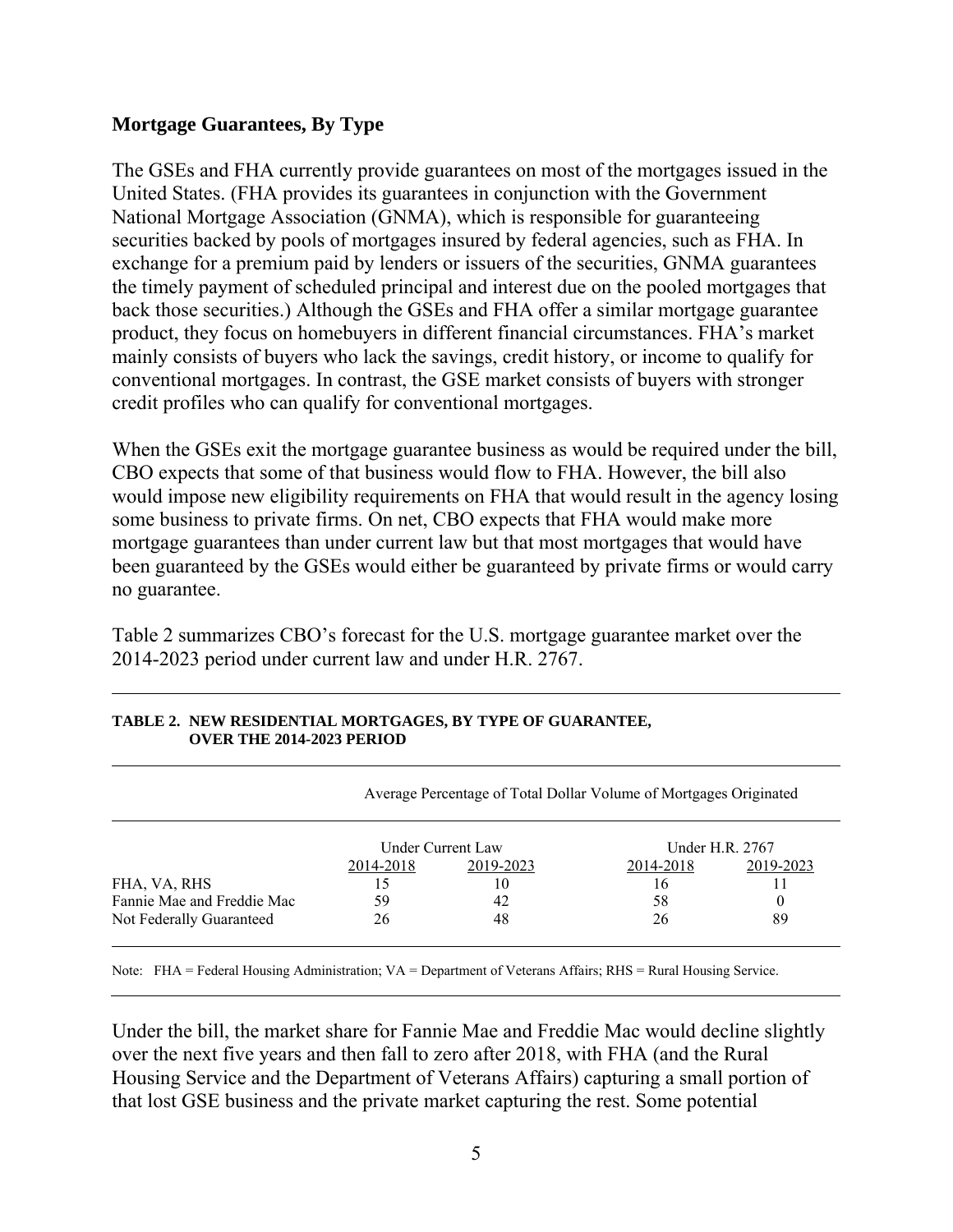borrowers who could obtain a mortgage under current law might not obtain one in the absence of Fannie Mae and Freddie Mac.

#### **Accounting for the Cost of Mortgage Guarantees**

The riskiness—and thus the cost to the federal government—of providing a mortgage guarantee depends on a variety of factors. The most important factors include: the relationship between the size of the mortgage and the value of the home (known as the loan-to-value-ratio), the creditworthiness of the homeowner, and the fees (or insurance premiums) charged for the mortgage insurance. The costs to the federal government of providing mortgage guarantees are known as credit subsidies. The credit subsidy cost is the estimated long-term cost to the government of a direct loan or loan guarantee calculated on a net-present-value basis, excluding administrative costs.

The budgetary costs of loan guarantee programs offered by FHA are calculated using the methodology established under the Federal Credit Reform Act of 1990 (FCRA). Under that methodology, the interest rates on Treasury bonds of comparable maturity are used to calculate the present value of estimated cash flows of a loan guarantee. Under FCRA, funds must be appropriated in advance to cover the estimated subsidy costs of providing loan guarantees. For credit programs that are estimated to result in a net savings to the government, such as FHA's single-family program, no appropriation of credit subsidy is required; however, for such programs, appropriation acts must specify the aggregate amount of loans that may be guaranteed. That figure is known as the annual commitment authority. Administrative costs to operate the credit programs are also provided through appropriation acts and are recorded in the budget on a cash basis.

An alternate approach to accounting for the cost of federal credit programs is to estimate the credit subsidy cost on a fair-value basis. Under that method, a market risk premium is added to the Treasury rate when calculating the net present value of future cash flows. CBO considers the fair-value approach to be a more comprehensive measure of a loan guarantee's cost to the federal government because it more fully incorporates the cost of risk to the government that is inherent in its credit transactions. In 2008 when the federal government placed the GSEs into conservatorship, CBO consulted with the Congressional budget committees and determined that measuring the effect of GSE activities on the federal budget on a fair-value basis would provide the most meaningful measure to the Congress of the cost of conservatorship.<sup>2</sup>

The costs associated with the GSEs and FHA also are categorized differently in the federal budget. Budgetary costs for the GSEs are considered to be mandatory

 $\overline{a}$ 

<sup>2.</sup> Conservatorship is the legal process by which an entity (in this case, the government) establishes control and oversight of a company to put it in a sound and solvent condition. At the time of conservatorship, the federal government took the majority ownership share in both entities.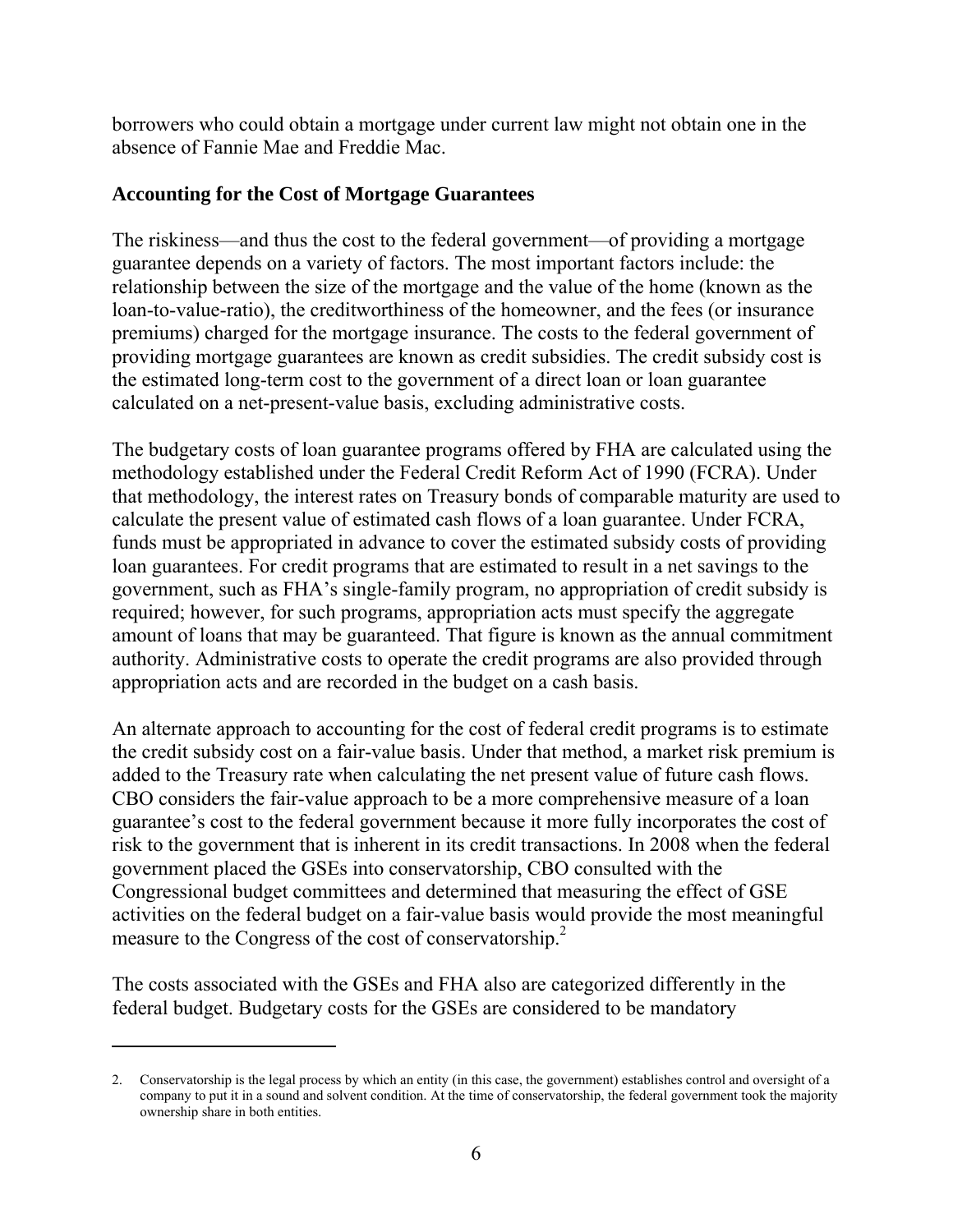expenditures because no federal appropriations are used in their business. In contrast, the budgetary costs for FHA are treated as discretionary because, as noted above, FHA requires an annual appropriation of commitment authority to operate its programs.

Under current law, CBO estimates that over the 2014-2023 period, the mortgage guarantees offered by the GSEs will result in a mandatory cost of \$28.4 billion (that is, a positive subsidy cost). Over the same period, CBO estimates that the guarantees offered by FHA will result in discretionary savings to the federal government of \$84 billion (that is, a negative subsidy cost). Those widely divergent budgetary effects are explained partly by the different terms of the guarantees offered by those entities but mostly by the difference in accounting methods—FCRA versus fair value—used to determine the costs of FHA's and the GSEs' guarantees.<sup>3</sup>

#### **Direct Spending**

CBO estimates that enacting H.R. 2767 would reduce direct spending by \$6.6 billion over the 2014-2023 period. That reduction would result from the proposed changes to the GSEs, the regulation of covered bonds, and other aspects of federal housing programs.

**Maximum Loan Limits in High-Cost Areas.** Under current law, in areas of the country where median home values are higher than the national median, the loan limit for mortgages eligible to be guaranteed by the GSEs is 150 percent of the median house price in that area up to a maximum of \$625,500.<sup>4</sup> H.R. 2767 would direct FHFA to reduce the loan limit in those areas and would not allow new high-cost areas to be established. Specifically, the maximum loan size for mortgages eligible to be guaranteed by the GSEs would decrease to \$605,000 in 2014 and then by an additional \$20,000 each year until 2019, when the GSEs would no longer guarantee new mortgages.

CBO estimates that enacting this provision would reduce the total value of loans guaranteed by the GSEs by an average of 1 percent each year over the 2014-2018 period. Based on historical data from FHFA on the size and characteristics of mortgages guaranteed by the GSEs, guaranteeing mortgages with loan balances between \$417,000 and \$625,500 is less risky, on average, than guaranteeing mortgages with loan balances below \$417,000. Indeed, CBO estimates that those higher-value mortgages have a slightly negative subsidy rate because the guarantee fees paid by those borrowers more than compensates for their risk of default. Therefore, CBO estimates that excluding some

 $\overline{a}$ 3. Pursuant to a provision in the 2014 House Budget Resolution (section 607 (c) of H. Con. Res. 25), CBO has prepared a cost estimate of H.R. 2767 using a consistent estimating basis for the credit activities of FHA and the GSEs. That cost estimate has been prepared entirely on a fair-value basis and is displayed below under the heading, "Additional Information."

<sup>4.</sup> The limit for mortgages eligible to be guaranteed by the GSEs in most areas is \$417,000 for a single-family residence. The maximum limit in high-cost areas is 150 percent of \$417,000, or \$625,500.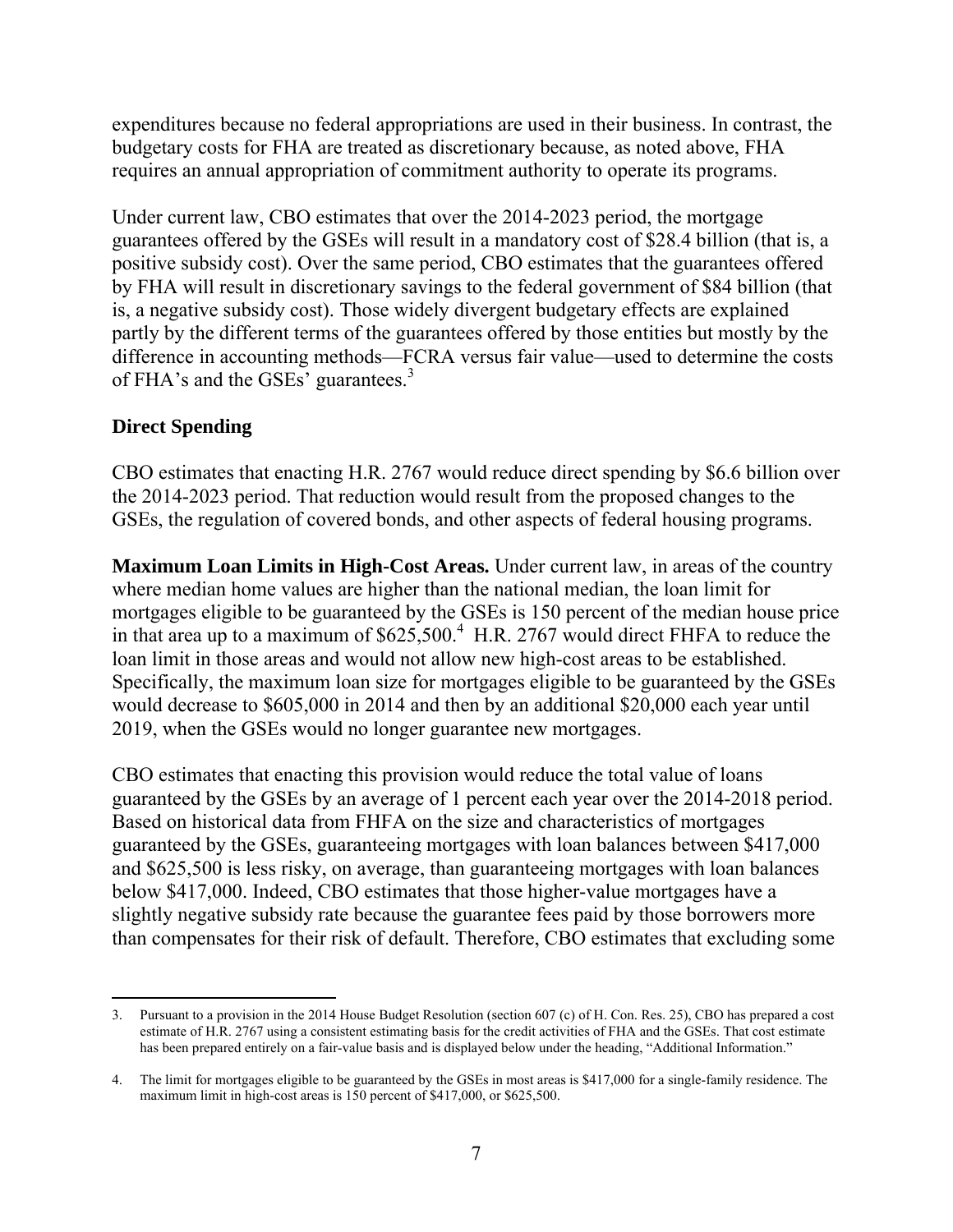of those larger mortgages from obtaining GSE guarantees would increase the overall subsidy rate on the remaining GSE guarantees by a small amount—about 3 percent.<sup>5</sup>

On balance, CBO estimates that the smaller loan volume and higher subsidy rate would increase the cost of GSE mortgage guarantees by \$264 million over the 2014-2018 period. For comparison, under current law, CBO estimates that guaranteeing GSE mortgages will cost the federal government \$21.6 billion over the 2014-2018 period. (Under the bill, the GSEs would no longer guarantee mortgages after 2018.)

**Wind Down of Fannie Mae and Freddie Mac.** Near the start of fiscal year 2019, H.R. 2767 would require the FHFA to repeal the charters of the GSEs and end their operations. The GSEs would therefore cease to guarantee new mortgages in 2019. Under the bill, FHFA could delay those actions for up to two years if FHFA finds that, for any three-week period in the prior six months, the average difference in interest rates between GSE-eligible mortgages and those too large to be eligible for a GSE guarantee is greater than 0.80 percentage points—a condition not observed in the last decade except during the 2008-2010 period at the height of the recent turmoil in the mortgage market.

Under current law, CBO expects that the GSEs will guarantee about \$7.2 trillion in single-family mortgages over the 2019-2023 period, representing about 40 percent of the mortgage market. Under the bill, CBO estimates that terminating the GSEs would eliminate new volume after 2018 and thus reduce direct spending by \$6.7 billion over the 2019-2023 period. Almost half of that reduction in direct spending would occur in 2022 and 2023. The savings in those years would be particularly large because, under current law, the cost of guaranteeing mortgages in those years will increase substantially above the cost in previous years. The reason for that increase is that a temporary increase in the fees charged by the GSEs that was enacted in the Temporary Payroll Tax Cut Continuation Act of 2011—equal to 10 basis points—will expire at the end of 2021.

CBO expects that after 2018, some of the mortgages that would have been guaranteed by the GSEs would be guaranteed by FHA instead. The budgetary impact of the extra FHA guarantees is discussed below under "Spending Subject to Appropriation."

**Covered Bonds.** H.R. 2767 would create a statutory framework for the regulation of covered bonds. In the event that a covered-bond issuer is placed into receivership or conservatorship of the Federal Deposit Insurance Corporation (FDIC), the new framework would require that all pledged collateral, including any excess, be transferred to a separate estate for the benefit of investors. Under current law, the FDIC may pay

 $\overline{a}$ 

<sup>5.</sup> CBO's subsidy costs for the GSEs are estimated using a fair-value approach. Under that approach, subsidy costs are calculated in the way required by the Federal Credit Reform Act (FCRA) except for one important difference: Under FCRA, the net present value of expected future cash flows is calculated by using interest rates on Treasury securities of comparable maturity, while under the fair-value approach, the net present value is calculated by adding to interest rates on Treasury securities a market-based risk premium.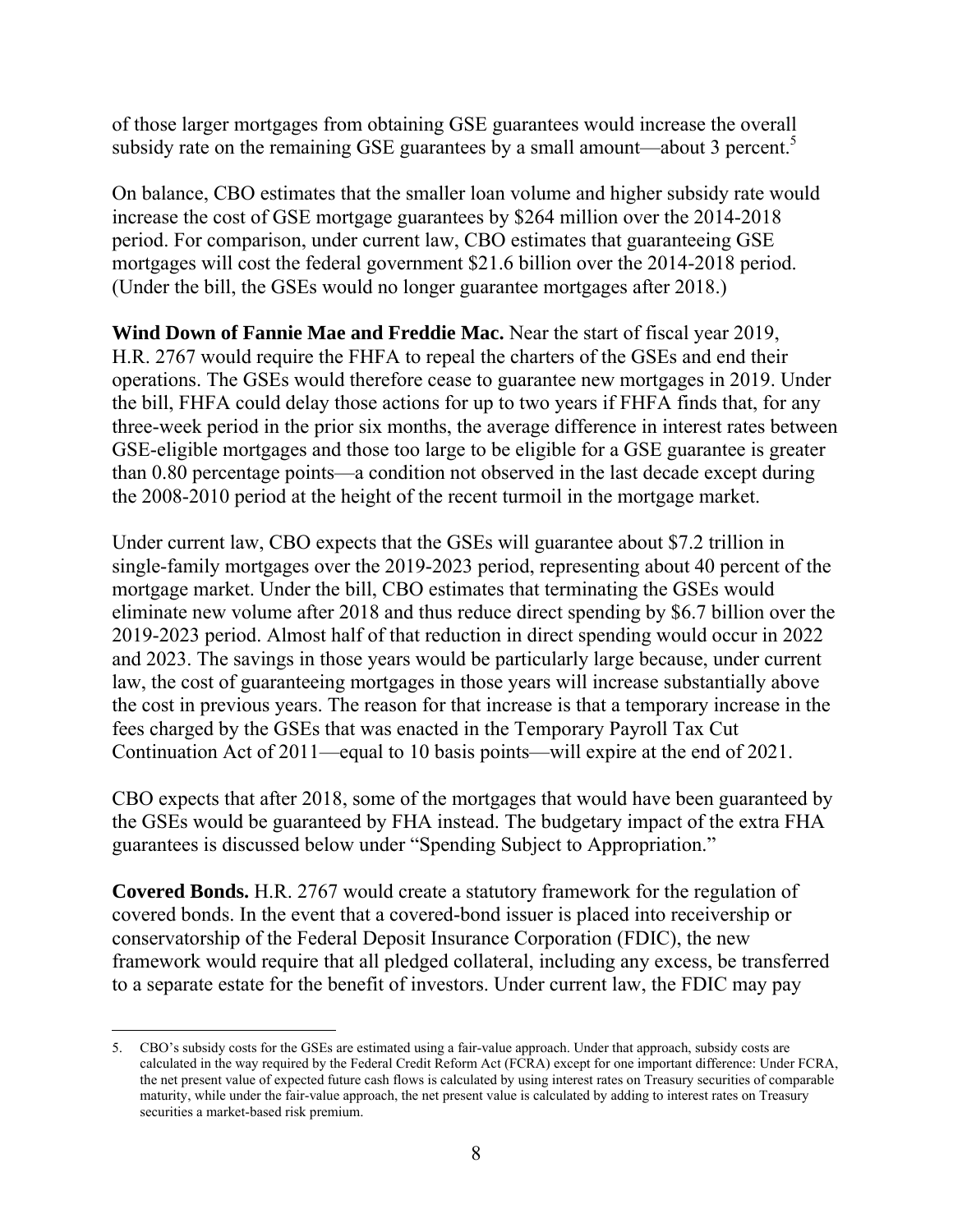investors only the par value of the covered bond plus accrued interest and may retain any excess collateral to offset the cost of resolving failed institutions. The new framework would increase net direct spending because the FDIC would no longer have the option of retaining that excess collateral.

CBO estimates that enacting the new statutory framework would increase net direct spending by \$115 million over the 2014-2023 period. That amount is fairly small because CBO expects that issuances of covered bonds over the next 10 years will be fairly small, primarily because of the continued advantages of other forms of financing (such as Federal Home Loan Bank advances). The estimate is a probabilistic assessment of the budgetary impact of the new framework: Following the default of a covered-bond issuer, additional outlays and subsequent revenues could be much higher under the bill than shown in Table 1, but in periods where such an event does not occur, additional outlays would be zero.

**FHFA Spending.** FHFA's spending on its operations would decrease under this bill in line with the decrease in FHFA's assessments on Fannie Mae and Freddie Mac—which are recorded as revenues. Under current law, CBO estimates that FHFA will collect and spend about \$2 billion over the 2014-2023 period. As the GSEs lower their loan limits and wind down their operations, we estimate that FHFA would collect \$328 million less over that period. Because FHFA's spending is usually very close to its collections, we estimate that FHFA's spending would also be \$328 million lower. Thus, there would be no net impact on the federal budget.

In addition, the bill would allow FHFA, as the regulator of the National Mortgage Market Utility that would be established by the bill, to impose assessments on this utility for reasonable costs related to FHFA's oversight. The amount of such assessments is highly uncertain and would depend on the ultimate size and structure of the utility. In any case, CBO estimates that FHFA would likely spend all of the collections it would receive in a given year from the utility, resulting in no net effect on the federal budget.

**Other Provisions.** Other provisions of the bill would affect the financial regulatory agencies—the Board of Governors of the Federal Reserve System, the Office of the Comptroller of the Currency (OCC), the FDIC, and the National Credit Union Association (NCUA)—as well as the Consumer Financial Protection Bureau (CFPB). Taken together, CBO estimates that enacting those provisions would increase net direct spending by \$60 million over the 2014-2023 period.

Title IV would establish a new office, the Office of Examination Ombudsman, at the Federal Financial Institutions Examination Council (FFIEC) to, among other things, investigate complaints from financial institutions related to examinations, review examination standards to ensure consistent standards across the agencies, and conduct a continuing program of quality control and assurance. FFIEC was established to promote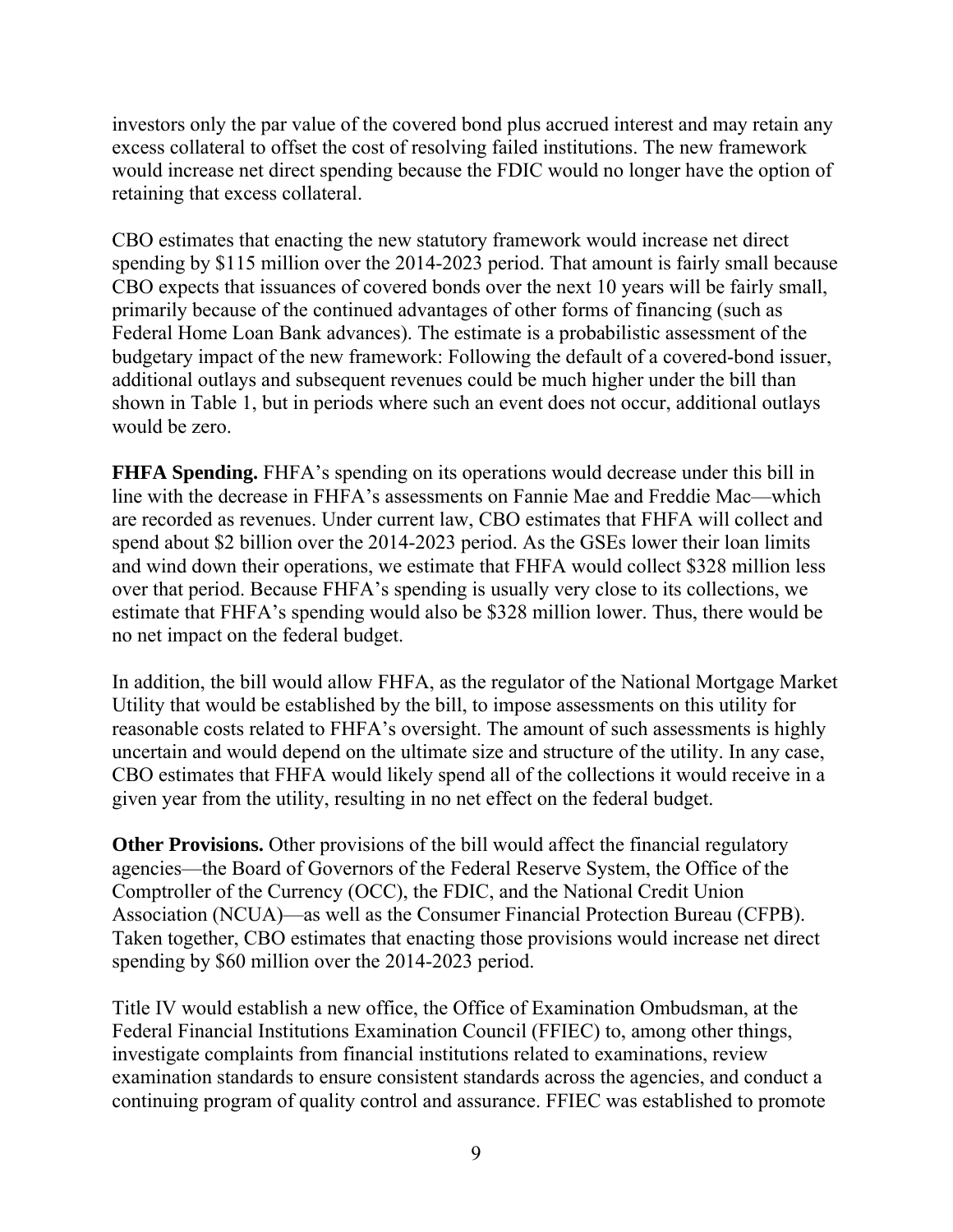uniformity in supervision of financial institutions, and its operating costs are borne by four financial regulatory agencies. Three of those regulators—the OCC, the FDIC, and the NCUA—collect fees to offset operating costs; thus, the net budgetary effect from changes at those agencies would be negligible over the 2014-2023 period. The fourth regulator—the Board of Governors of the Federal Reserve System—affects the federal budget through changes in revenues, which are discussed below.

Currently, the FFIEC employs 14 staff who are employed by one of the regulatory agencies but assigned to the council (all of the member agencies provide staff support). CBO expects that establishing the Office of the Ombudsman would require a significant increase in the council's staff—we estimate that an additional 65 staff positions would be needed to meet the bill's requirements to investigate and resolve appeals and to review examination procedures. We expect that it would take several years to reach that new staffing level. Based on information from those agencies, CBO estimates that establishing the Office of Executive Ombudsman would increase direct spending by \$140 million over the 2014-2023 period to supply the FFIEC with additional staff. That amount reflects savings to the regulators as some portion of the complaints they receive under current law would go to FFIEC. As noted above, those regulators collect fees to offset operating costs, thus the net budgetary effect from changes at those agencies would be negligible over the 2014-2023 period.

Title IV also would revise standards for the classification of commercial loans and their placement in nonaccrual status. If the new standards delayed the closure of a failing institution, the costs of resolving that institution would, on average, be higher (although the delay would initially lower costs). CBO expects that the effects of the new standards would be mostly felt during financial downturns when failures are more likely; however, our estimate reflects expected average costs. Based on historical and projected losses for bank failures, CBO estimates that the revised standards would increase direct spending by the FDIC by \$50 million over the 2014-2023 period.

Titles IV and V would amend the Truth in Lending Act, which provides protections to consumers in the market for residential mortgages, to reflect changes in the status and authority of the GSEs and FHFA, among other things. Based on information from the CFPB, CBO estimates that enacting those provisions would increase direct spending by \$1 million per year over the 2014-2023 period for additional rulemaking and enforcement activities.

Title V would require the Financial Stability Oversight Council (FSOC) to prepare a report recommending ways to prevent the financial regulatory agencies from providing conflicting guidance related to loan classification and capital requirements. Based on information from FSOC, CBO estimates that preparing this report would have an insignificant effect on direct spending over the 2014-2023 period; further, this additional cost would be offset by fees (recorded in the budget as revenues) which are authorized to offset the operating costs of FSOC.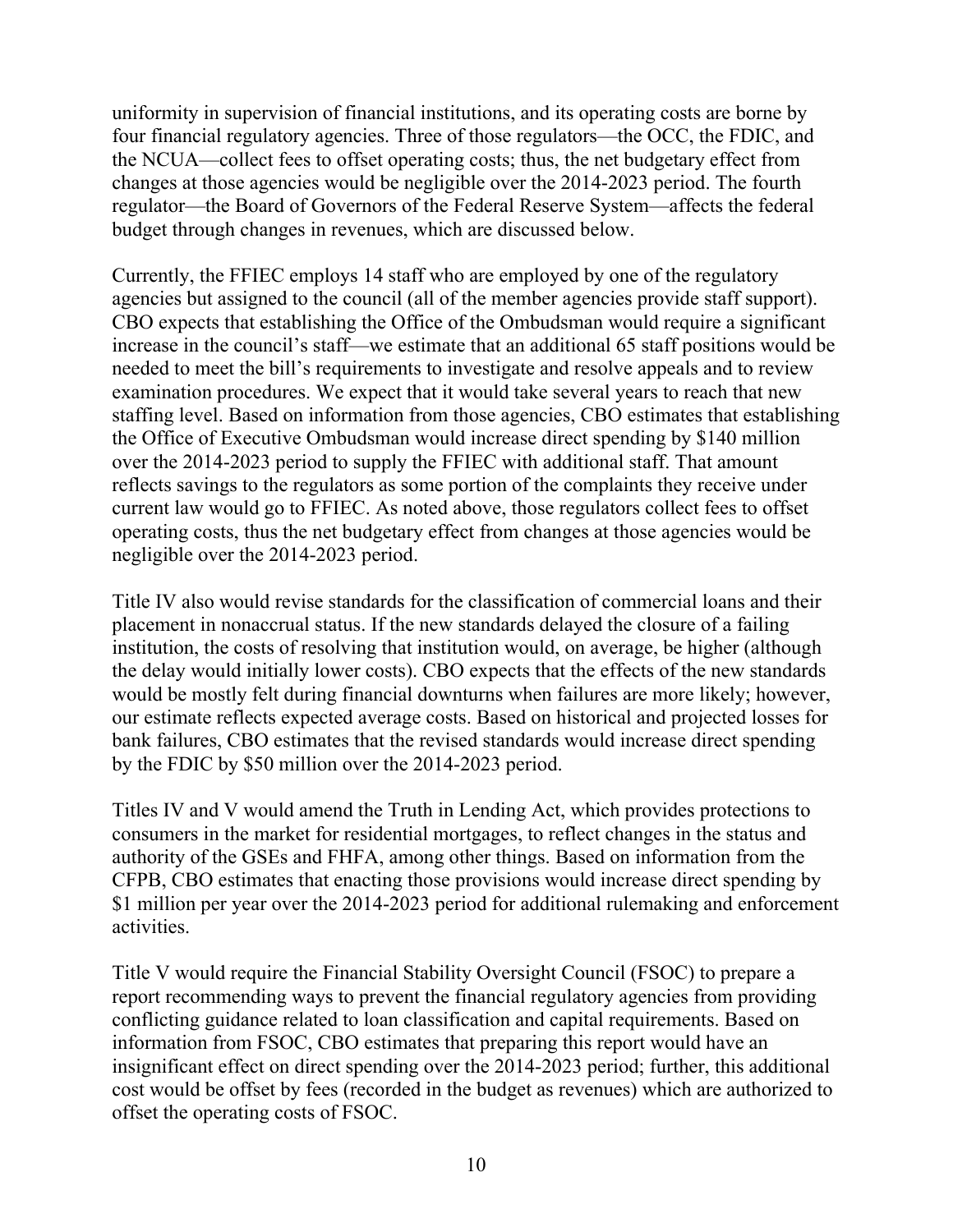#### **Revenues**

CBO and JCT estimate that enacting H.R. 2767 would reduce revenues by \$853 million over the 2014-2023 period. That change stems from changes in the bill related to the operating cost of the Federal Reserve, the regulation of covered bonds, and certain assessments paid by the GSEs.

**Costs to the Federal Reserve.** The Federal Reserve remits its profits to the Treasury, and those payments are classified as revenues in the federal budget. Any additional income or costs to the Federal Reserve, therefore, can affect the federal budget.

H.R. 2767 would require the Federal Reserve to conduct several studies, including one in concert with other banking regulators to assess the potential impacts of certain rules regulating capital. Based on information provided by staff of the Federal Reserve, CBO expects that this study would cost the Federal Reserve about \$1 million to carry out, causing a revenue loss of that amount in 2014.

The Federal Reserve pays a portion of the operating costs of the FFIEC (see "Other Provisions" above), which, under the bill, must establish an Office of Examination Ombudsman. CBO estimates that the portion of those costs allocated to the Federal Reserve would average about \$5 million per year over the 2014-2023 period, causing a revenue loss of \$50 million over that period.

**Taxes Related to Covered Bonds.** Following an uncured (uncorrected) default by a covered bond issuer that occurs without it entering into bankruptcy, conservatorship, or receivership, a separate estate would be established by H.R. 2767 to maintain contractual payments to investors using pledged collateral. The bill specifies certain federal income-tax consequences related to the creation of such an estate and the transfer into the estate of residual interests—the right to any surplus from the underlying pool of assets after the covered bonds and other liabilities of the estate have been paid. The bill also prescribes rules related to the tax treatment of the estate itself. JCT estimates that those provisions would result, on net, in revenue losses of \$474 million over the 2014-2023 period.

**FHFA Assessments.** Under current law, CBO estimates that FHFA will collect and spend about \$2 billion over the 2014-2023 period. As the GSEs lower their loan limits and wind down their operations, we estimate that FHFA would collect \$328 million less over the next 10 years. As noted above, because FHFA's spending is usually very close to its collections, we estimate no net impact on the federal budget from the lower assessments.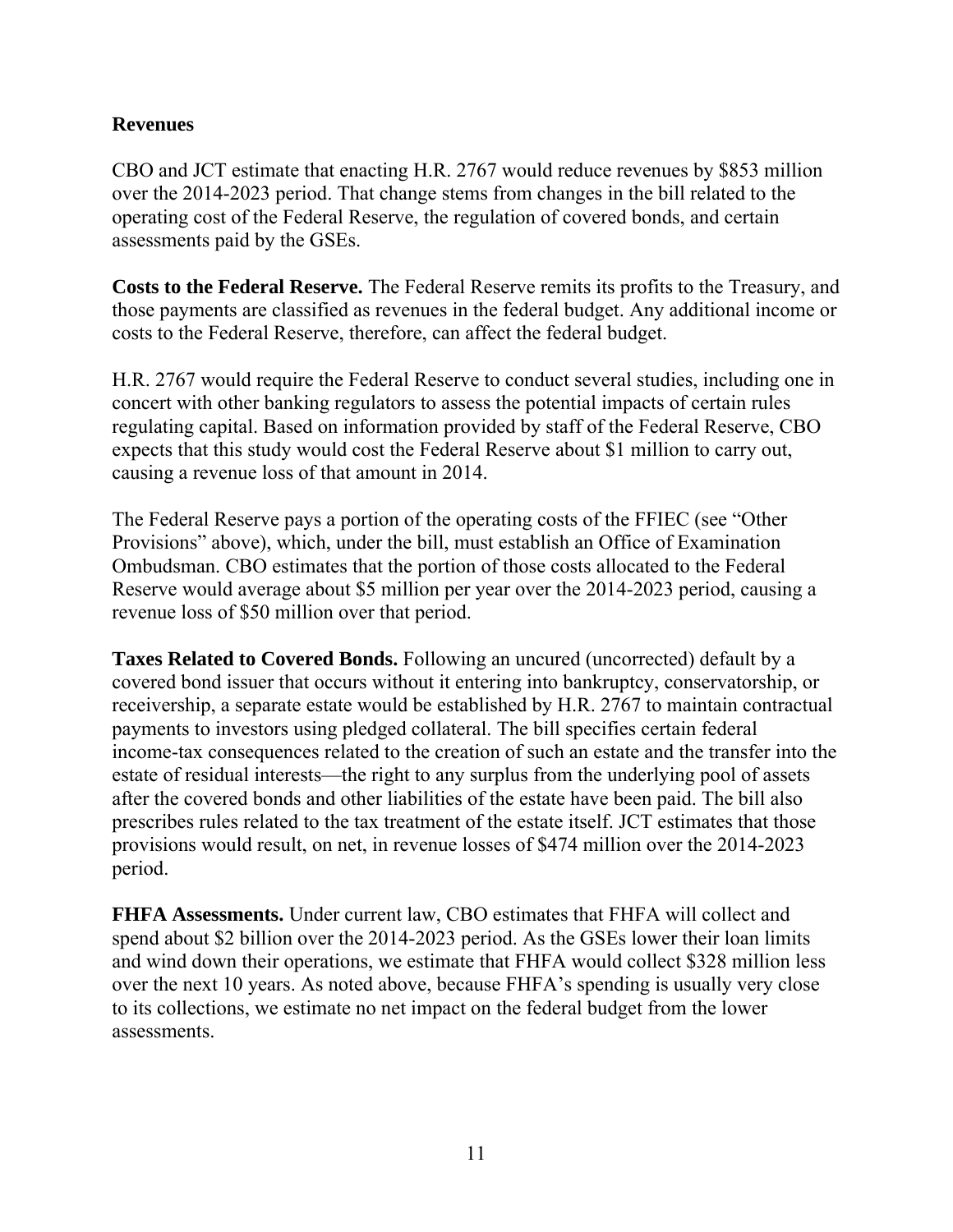#### **Spending Subject to Appropriation**

The provisions of H.R. 2767 would affect discretionary spending for FHA, GNMA, the Rural Housing Service (RHS), and FHFA. CBO estimates that implementing this legislation would result in a net decrease in discretionary spending of \$41.2 billion over the 2014-2023 period, assuming appropriation actions consistent with the bill. The components of this budgetary effect are discussed below.

**FHA Offsetting Collections—Single-Family.** CBO estimates that, over the 2014-2023 period, implementing H.R. 2767 would increase offsetting collections for FHA's single-family program by \$41.4 billion. To estimate the difference in offsetting collections that would be generated under this legislation, CBO estimated the change in the volume of loans that would be guaranteed by FHA and the change in the average subsidy rate.

*Volume in the Single-Family Program*. Under current law, CBO estimates that FHA will guarantee about \$1.2 trillion in single-family mortgages over the 2014-2018 period and about \$2.4 trillion over the 2014-2023 period, representing about 9 percent of all new mortgages. Under this legislation, CBO expects that demand for FHA's single-family program would change significantly for two reasons. First, beginning in 2019, the bill would restrict FHA's single-family program to first-time homebuyers and borrowers below certain income levels and would require a 5 percent minimum downpayment for most homebuyers. As a result, about 20 percent of borrowers currently projected to take out FHA-insured mortgages would no longer be eligible for the program beginning in that year, CBO estimates. Those eligibility changes would result in an estimated \$219 billion reduction in loan volume over the 2019-2023 period.

But second, the reduction in the maximum mortgage-guarantee limits for the GSEs beginning in 2014 and, more importantly, the required exit of the GSEs from the mortgage guarantee business in 2019 would cause some borrowers who otherwise would have obtained GSE-backed mortgages to turn to FHA instead. We estimate that, over the 2014-2023 period, the provisions of the bill regarding the GSEs would increase demand for FHA's single-family program by \$441 billion.

On balance, under H.R. 2767, CBO estimates that demand for FHA's single-family program would increase by \$222 billion over the next 10 years, with the majority of that increase occurring after 2018 when the GSEs would cease operations.

*Subsidy Rate for the Single-Family Program*. Under current law, CBO estimates that the FHA single-family program will have a subsidy rate of -5.3 percent in 2014. We also estimate that this subsidy rate will become less negative each year thereafter as FHA's capital reserve becomes more replenished and there is a diminished need to charge borrowers higher fees.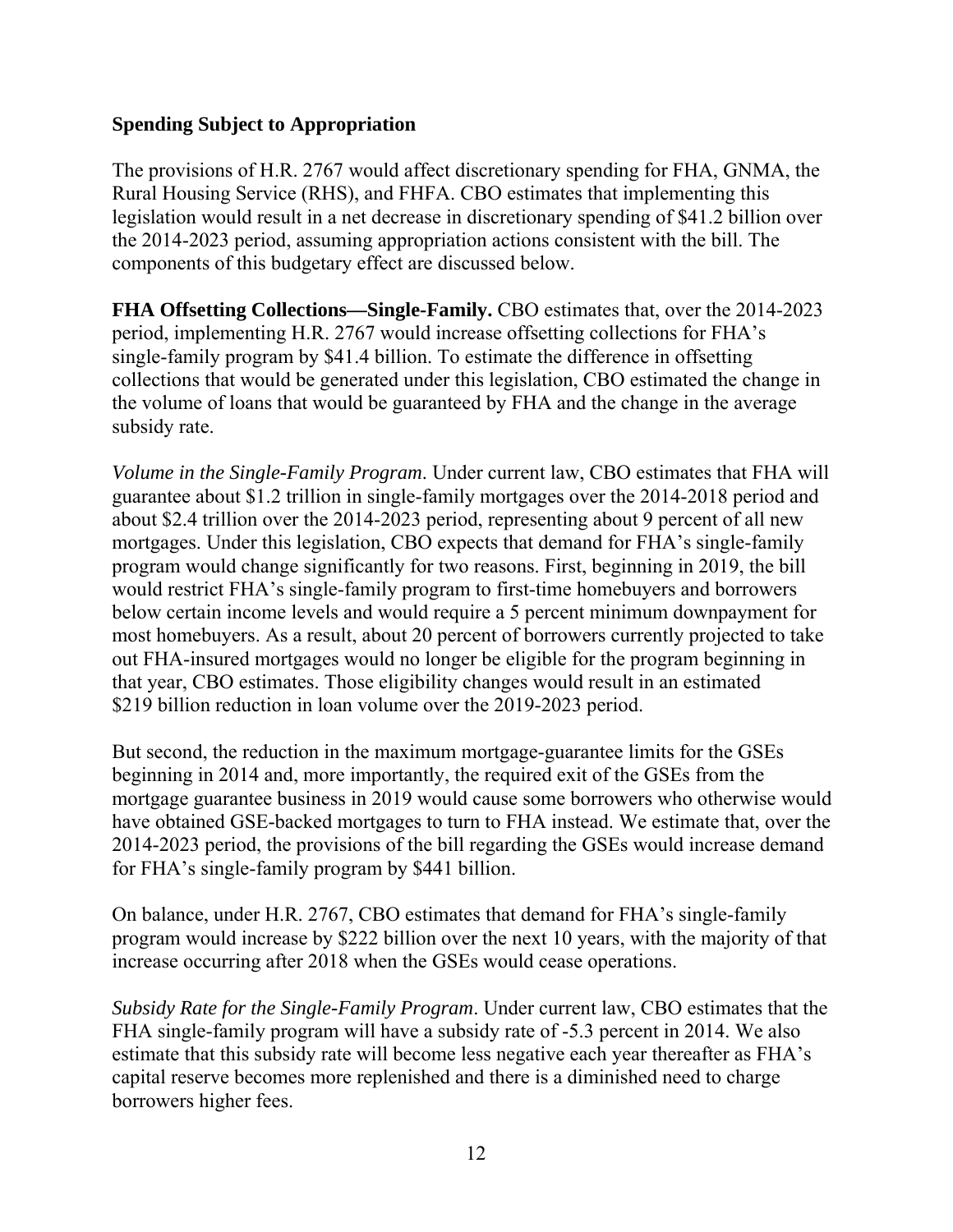H.R. 2767 makes two changes to FHA's single-family program that could affect subsidy rates. First, under current law, when FHA guarantees a mortgage, it guarantees 100 percent of the mortgage amount. H.R. 2767 would require FHA to reduce that share by 10 percentage points annually until it reaches 50 percent of the mortgage amount. That change, taken by itself, would affect the subsidy rate. However, CBO expects that FHA would make compensating changes to the premiums it charges borrowers, resulting in no significant change to the subsidy rates.

Second, beginning in 2019, H.R. 2767 would require FHA to maintain a reserve balance of 4 percent of the unamortized insurance in-force through its mortgage guarantees and to charge sufficient fees to cover its administrative costs. To achieve this 4 percent reserve and to earn enough receipts to offset administrative costs, CBO expects that FHA would set premiums at a level necessary to achieve a subsidy rate of -4.25 percent each year over the 2019-2023 period. Table 3 displays CBO's estimates of the subsidy rate under current law and under the legislation.

|                                                               | By Fiscal Year, in Percentages |        |        |        |        |         |         |         |         |         |
|---------------------------------------------------------------|--------------------------------|--------|--------|--------|--------|---------|---------|---------|---------|---------|
|                                                               | 2014                           | 2015   | 2016   | 2017   | 2018   | 2019    | 2020    | 2021    | 2022    | 2023    |
| <b>Estimated FHA Subsidy Rate</b><br><b>Under Current Law</b> | $-5.3$                         | $-4.5$ | $-3.9$ | $-3.3$ | $-2.8$ | $-2.4$  | $-2.0$  | $-1.7$  | $-1.5$  | $-1.2$  |
| <b>Estimated FHA Subsidy Rate</b><br>Under H.R. 2767          | $-5.3$                         | $-4.5$ | $-3.9$ | $-3.3$ | $-2.8$ | $-4.25$ | $-4.25$ | $-4.25$ | $-4.25$ | $-4.25$ |

**TABLE 3. ESTIMATED FHA SINGLE-FAMILY PROGRAM SUBSIDY RATES UNDER CURRENT LAW AND UNDER H.R. 2767** 

**FHA Offsetting Collections—Multifamily.** Under current law, CBO estimates that over the 2014-2023 period, FHA's multifamily programs will operate with an average subsidy rate of -4.2 percent in each year and will generate \$9.3 billion in offsetting collections. Because H.R. 2767 would require that FHA insure only multifamily properties that are targeted to low- and moderate-income families, CBO expects that fewer mortgages for multifamily properties would be guaranteed over the 2019-2023 period. Based on information from FHA, CBO estimates that about 5 percent of mortgages on multifamily properties that would be guaranteed by FHA under current law would no longer be eligible for FHA guarantees under the legislation. As a result, we estimate that enacting this legislation would reduce offsetting collections for the multifamily program by \$135 million over the 2014-2023 period.

**Offsetting Collections from GNMA.** GNMA is responsible for guaranteeing securities backed by pools of mortgages insured by federal agencies, such as FHA. In exchange for a premium paid by the lenders of the underlying mortgages or by the issuers of the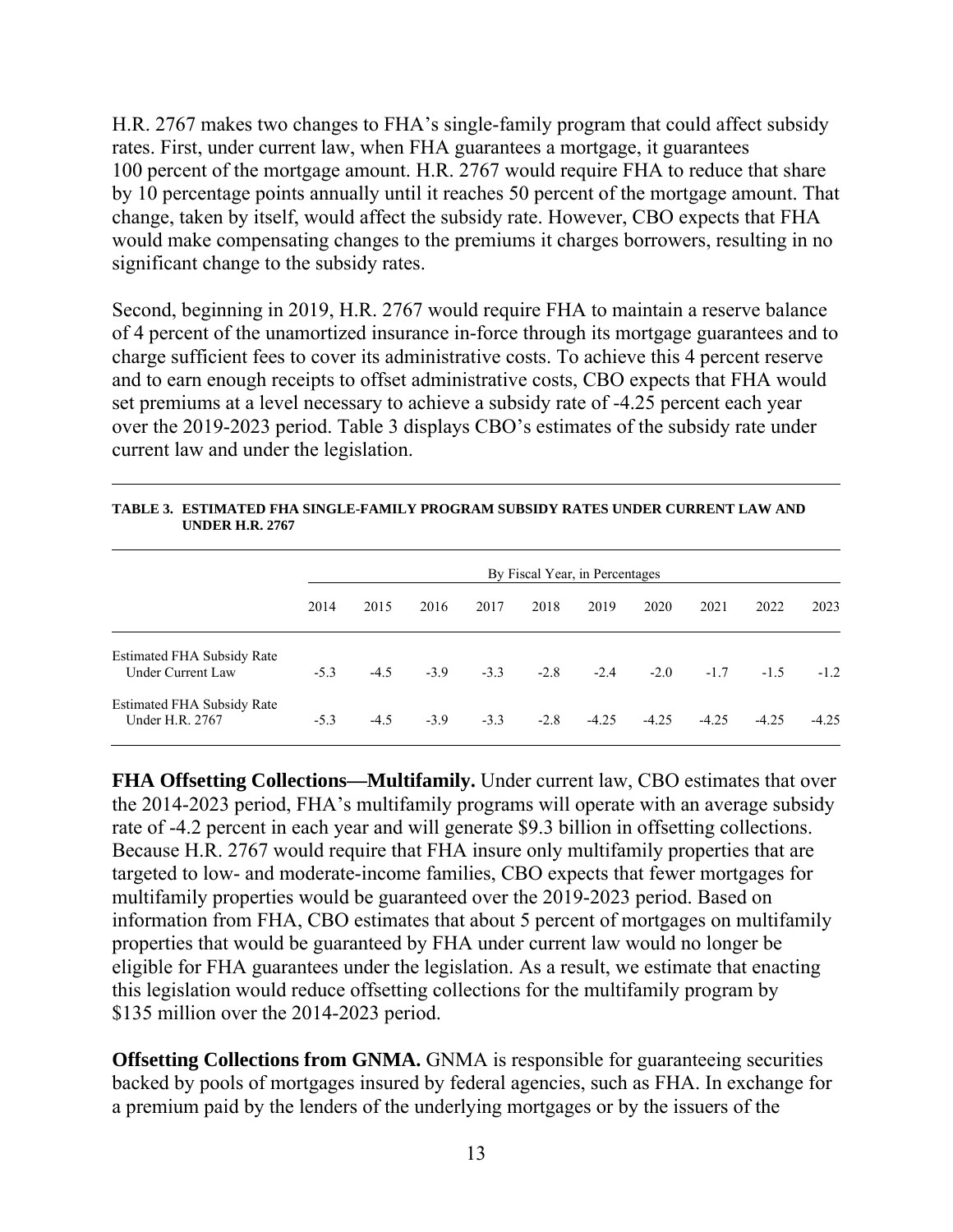securities, GNMA guarantees the timely payment of scheduled principal and interest due on the pooled mortgages that back those securities. Because the value of the fees collected by GNMA is estimated to exceed the cost of loan defaults, CBO estimates that, under current law, the GNMA program will have a subsidy rate of -0.22 percent in 2014.

The demand for GNMA guarantees would be higher under the legislation than under current law, as discussed below, and the subsidy rate over the next 10 years would be unchanged. Therefore, CBO estimates that enacting this legislation would result in a net increase in offsetting collections to GNMA by \$457 million over the 2014-2023 period.

*Demand for the GNMA Program*. CBO estimates that, under both current law and this legislation, about 95 percent of the single-family and multifamily loan guarantees made by FHA would be included in GNMA's program. Under this legislation, CBO estimates that GNMA's program would experience a slight decrease in demand stemming from the loss of muiltifamily loan guarantees over the 2019-2023 period, as discussed previously. However, because we estimate net increases in demand for the single-family program, demand for GNMA's program, on balance, would increase by about \$207 billion over the 2014-2023 period.

*Subsidy Rate for the GNMA Program.* The bill would remove the restriction that GNMA charge no more than 6 basis points to lenders or issuers for its guarantee. Consequently, CBO expects that, to the extent that GNMA expects its losses would increase under the bill because of the decreasing guarantee that would be provided by FHA on its mortgages, GNMA would raise its fees accordingly. Specifically, based on information from GNMA, CBO expects that GNMA would adjust its guarantee fee to a level that maintains its current subsidy rate of -0.22 percent.

**Administrative Costs for FHA and RHS.** This bill would require FHA to meet new reporting requirements imposed by FHFA, hire additional personnel, set compensation at more competitive levels, and make certain programmatic changes to its mortgage guarantee programs. RHS also would be required to submit reports and data to FHFA. CBO estimates that implementing those requirements would increase discretionary spending by FHA and RHS by \$117 million over the 2014-2018 period and by \$342 million over the 2014-2023 period.

Under the bill, FHFA would be the regulator of FHA and RHS and consequently would be allowed to impose assessments on those entities to cover FHFA's costs related to those reporting provisions. CBO expects that FHA and RHS would adjust the fees they charge borrowers to pay those assessments. Because we anticipate that all assessments collected in a given year would be spent, CBO expects that imposing those assessments would have no net impact on the federal budget.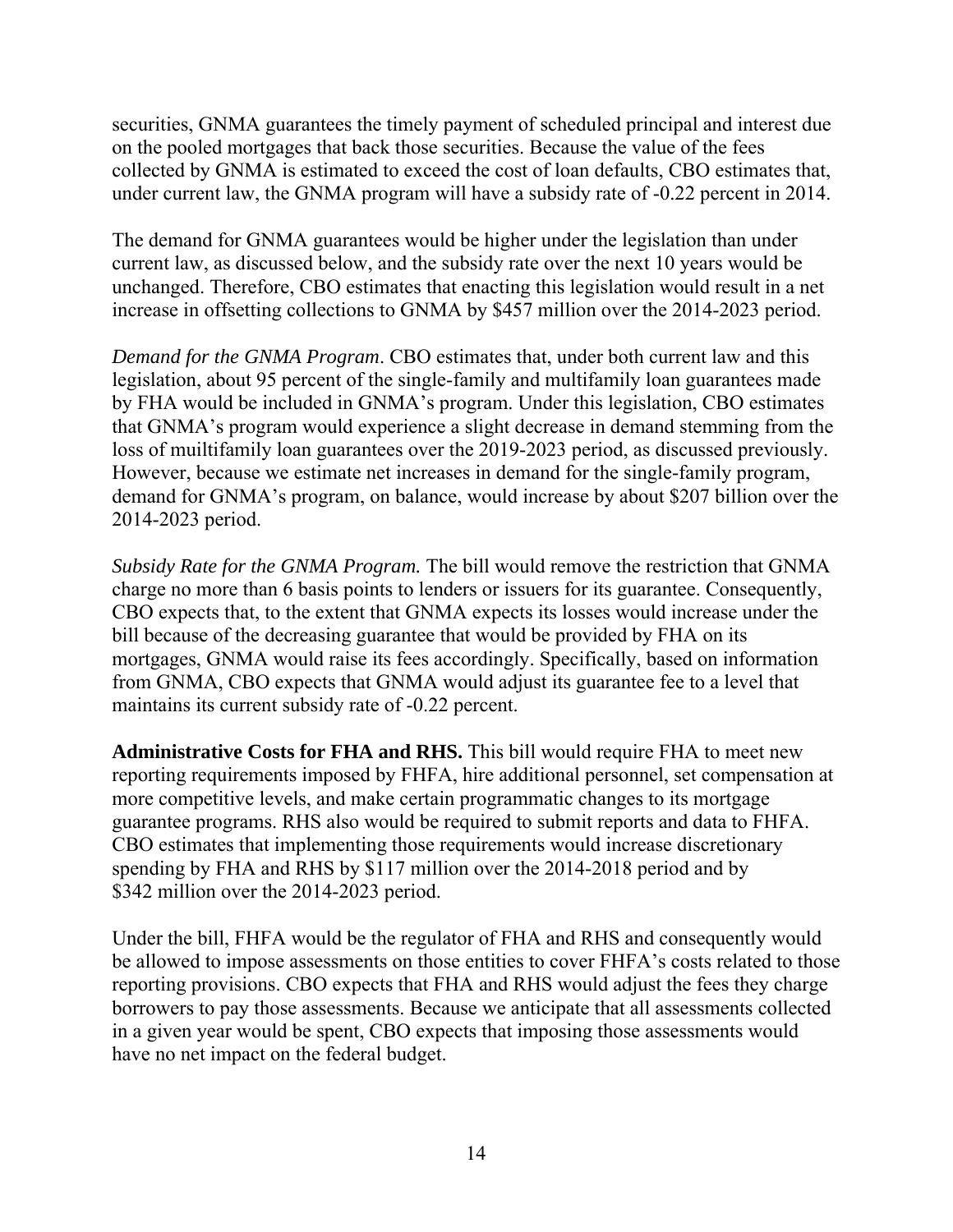**Funding to Establish and Oversee a National Mortgage Market Utility.** H.R. 2767 would require FHFA to accept applications from qualified entities or individuals seeking to establish the proposed National Mortgage Market Utility and to select an applicant with expertise in residential mortgages and the necessary financial, operational, and managerial resources to set up and operate the utility. Two years after the bill is enacted, FHFA would issue a federal charter for the utility if FHFA concludes that the selected applicant has met certain organizational benchmarks. One year later, FHFA would transfer ownership of the securitization infrastructure—known as "the platform"—currently being developed by the GSEs to the utility. The bill also would designate FHFA as the sole regulator of the National Mortgage Market Utility.

The bill also would authorize the National Mortgage Market Utility to establish standard criteria for eligibility to access its securitization platform, including borrowers' risk characteristics and loan terms for residential mortgages, standards for collateral and the entities that aggregate the collateral, standards for issuers of qualified securities, and standards for originating, pooling, servicing, securitizing, and reporting.

The bill would authorize the appropriation of \$150 million to FHFA to fund its initial activities. CBO assumes that those funds would be appropriated as necessary over the next several years. CBO estimates that implementing those provisions would cost \$150 million over the 2014-2023 period.

**Grants to States.** The bill also would authorize the National Mortgage Market Utility to develop a National Mortgage Data Repository and issue standards for mortgage-related information required to be deposited in the repository.

H.R. 2767 would authorize the appropriation of \$50 million to FHFA to provide grants to states that apply for financial assistance to support their participation in the proposed mortgage-data repository. CBO assumes that those funds would be appropriated as necessary over the next several years. CBO estimates that implementing those provisions would cost \$50 million over the 2014-2023 period.

Under the bill, the utility would be required to repay to the Treasury the value of the platform as determined by FHFA, the \$150 million authorized to be appropriated for FHFA's initial activities regarding the utility, and the \$50 million provided for grants to states. CBO expects that any such repayments would be received by the Treasury after 2023.

### **ADDITIONAL INFORMATION**

Pursuant to H. Con. Res. 25, this section provides additional information on the estimated effects of H.R. 2767 on the fair-value costs of the FHA single-family, FHA multifamily,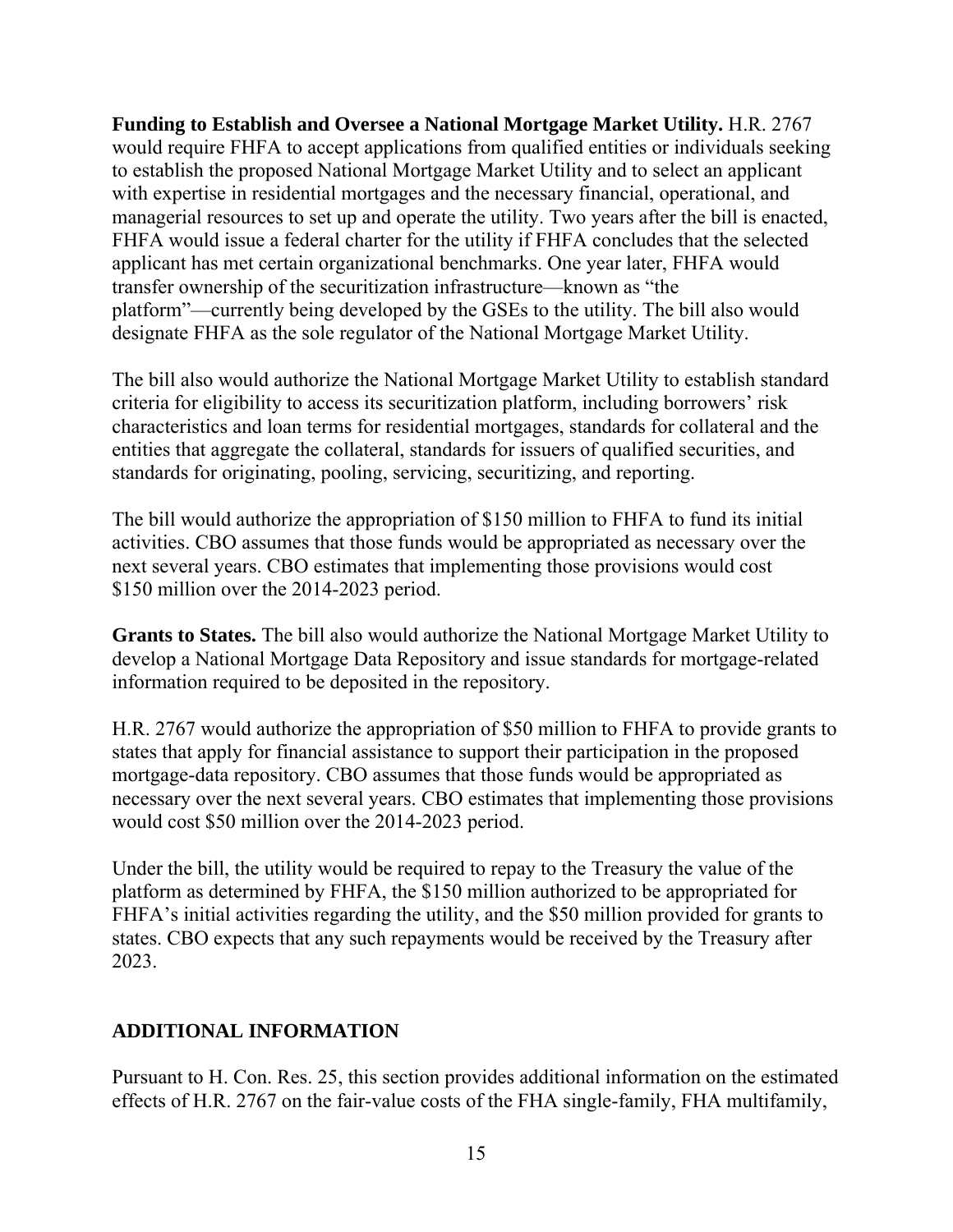and GNMA programs. Under current law, the costs of those programs are measured in the budget according to the procedures established in FCRA.

The fair-value approach is an alternative to the approach specified in FCRA. Both the FCRA approach and the fair-value approach rely on the same projections of future cash flows for the guarantee programs, and both approaches take into account the lifetime cost of the new guarantees made in a given year (including the expected cost of defaults, net of fees collected). The fair-value estimates differ from the FCRA estimates by recognizing that the government's assumption of financial risk has a cost that exceeds the average amount of losses that would be expected from defaults. In practice, the main difference between FCRA estimates and fair-value estimates is the discount rates used to calculate the present value of estimated future guarantee costs and receipts, as described below. The estimated FCRA and fair-value costs of the FHA and GNMA programs are shown in Table 4.

|                                                                | (In Billions of Dollars)                        |                                                       |  |  |  |  |
|----------------------------------------------------------------|-------------------------------------------------|-------------------------------------------------------|--|--|--|--|
|                                                                | <b>Estimated Cost Using</b><br>FCRA Methodology | <b>Estimated Cost Using</b><br>Fair-Value Methodology |  |  |  |  |
|                                                                | 2014-2023                                       | 2014-2023                                             |  |  |  |  |
| Estimated Cost of FHA and GNMA<br>Activities Under Current Law | $-84$                                           | 60                                                    |  |  |  |  |
| Estimated Cost of FHA and GNMA<br>Activities Under H.R. 2767   | $-125$                                          | 20                                                    |  |  |  |  |
| Savings Under H.R. 2767 Relative<br>to Current Law             | 42                                              | 40                                                    |  |  |  |  |

#### **TABLE 4. COMPARISON OF COSTS UNDER H.R. 2767 USING FCRA AND FAIR-VALUE ESTIMATES**

Note: FCRA = Federal Credit Reform Act; FHA = Federal Housing Administration; GNMA = Government National Mortgage Association.

To calculate the fair-value estimate, CBO inferred the appropriate discount rates for present-value calculations by looking at the pricing of private mortgage insurance and the guarantee fees charged by Fannie Mae and Freddie Mac. On average, the market-based discount rates used for the fair-value estimate are about 1 to 2 percentage points above the Treasury interest rates used for the FCRA estimates. Including this adjustment for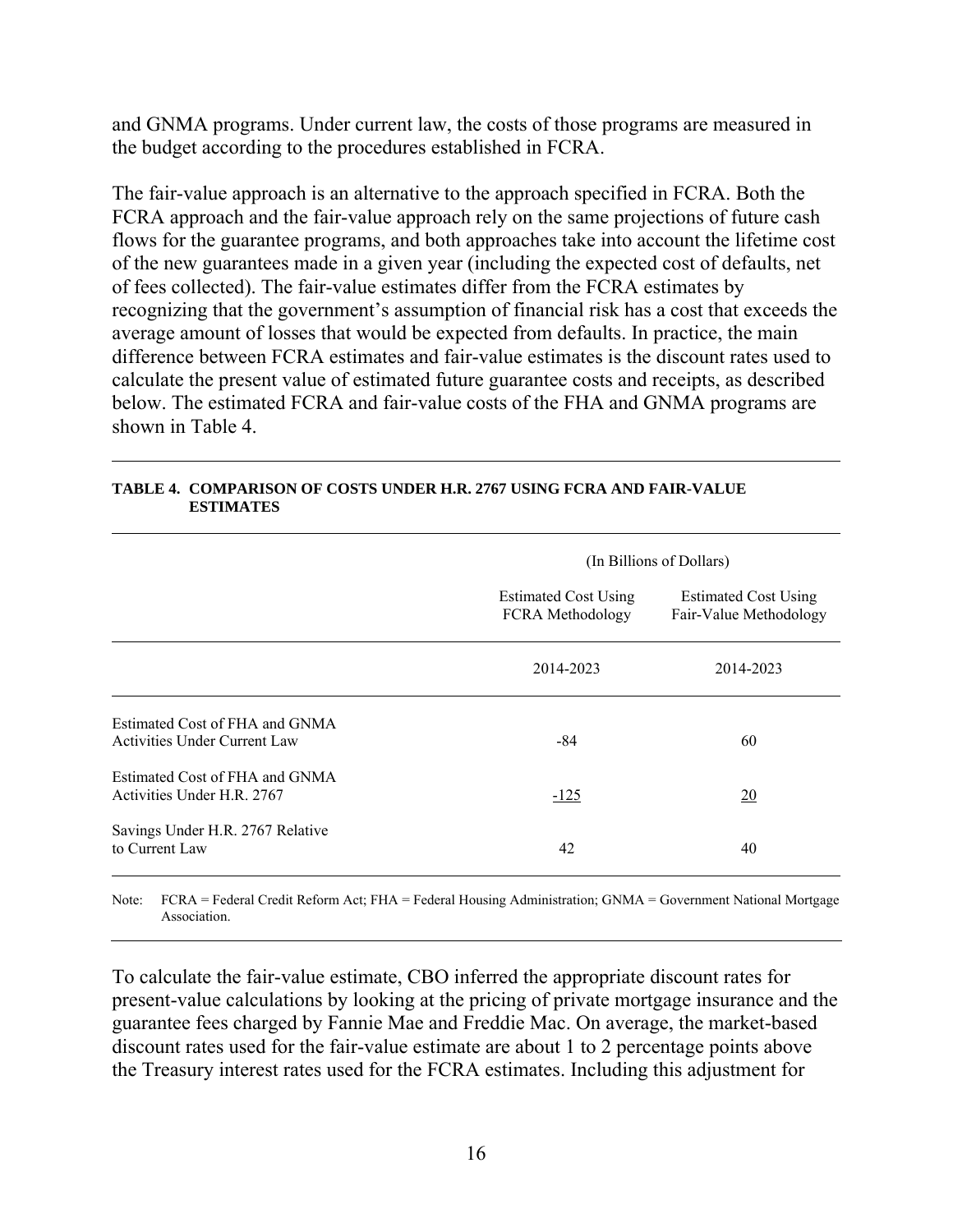market risk increases the estimated subsidy rates for the covered programs, which increases the estimated cost of those programs.

Using a FCRA approach, CBO estimates that, under current law, the FHA single-family, FHA multifamily, and GNMA programs would produce net budgetary savings of about \$84 billion over the 2013-2023 period, assuming that authority to implement the programs is provided in appropriation acts each year. In contrast, using a fair-value approach, CBO estimates that those programs would cost \$60 billion over the same time period—a difference of about \$144 billion.

Despite the significant difference in the estimated budgetary impact of those programs under current law, CBO's fair-value estimate of the savings under H.R. 2767 is similar to our FCRA estimate. Under either approach, CBO estimates that implementing H.R. 2767 would reduce the cost of those programs by roughly \$40 billion over the 2014-2023 period.

### **PAY-AS-YOU-GO CONSIDERATIONS**

The Statutory Pay-As-You-Go Act of 2010 establishes budget-reporting and enforcement procedures for legislation affecting direct spending or revenues. The net changes in outlays and revenues that are subject to those pay-as-you-go procedures are shown in the following table.

|                                                          |                                                    |              |                 |             |       |       | By Fiscal Year, in Millions of Dollars |        |                                    |        |              |                    |
|----------------------------------------------------------|----------------------------------------------------|--------------|-----------------|-------------|-------|-------|----------------------------------------|--------|------------------------------------|--------|--------------|--------------------|
|                                                          | 2014                                               | 2015         | 2016            | 2017        | 2018  | 2019  | 2020                                   | 2021   | 2022                               | 2023   | 2018         | 2014-2014-<br>2023 |
|                                                          | <b>NET INCREASE OR DECREASE (-) IN THE DEFICIT</b> |              |                 |             |       |       |                                        |        |                                    |        |              |                    |
| Statutory Pay-As-You-Go<br>Impact                        | $-27$                                              | $\theta$     | 67              | 103         |       |       | 145 -1,385 -1,079                      |        | $46 - 2,276 - 1,321$               |        |              | 288 - 5.728        |
| Memorandum:<br>Changes in Outlays<br>Changes in Revenues | $-29$<br>$-2$                                      | $-4$<br>$-4$ | 57<br>$-10^{-}$ | 87<br>$-16$ | $-27$ | $-67$ | 118 -1,452 -1,187<br>$-108$            | $-152$ | $-106$ $-2,480$ $-1,584$<br>$-204$ | $-263$ | 229<br>$-59$ | $-6,581$<br>$-853$ |

| TABLE 5.   CBO ESTIMATE OF PAY-AS-YOU-GO EFFECTS FOR H.R. 2767 AS ORDERED REPORTED BY THE |
|-------------------------------------------------------------------------------------------|
| <b>HOUSE COMMITTEE ON FINANCIAL SERVICES ON JULY 24, 2013</b>                             |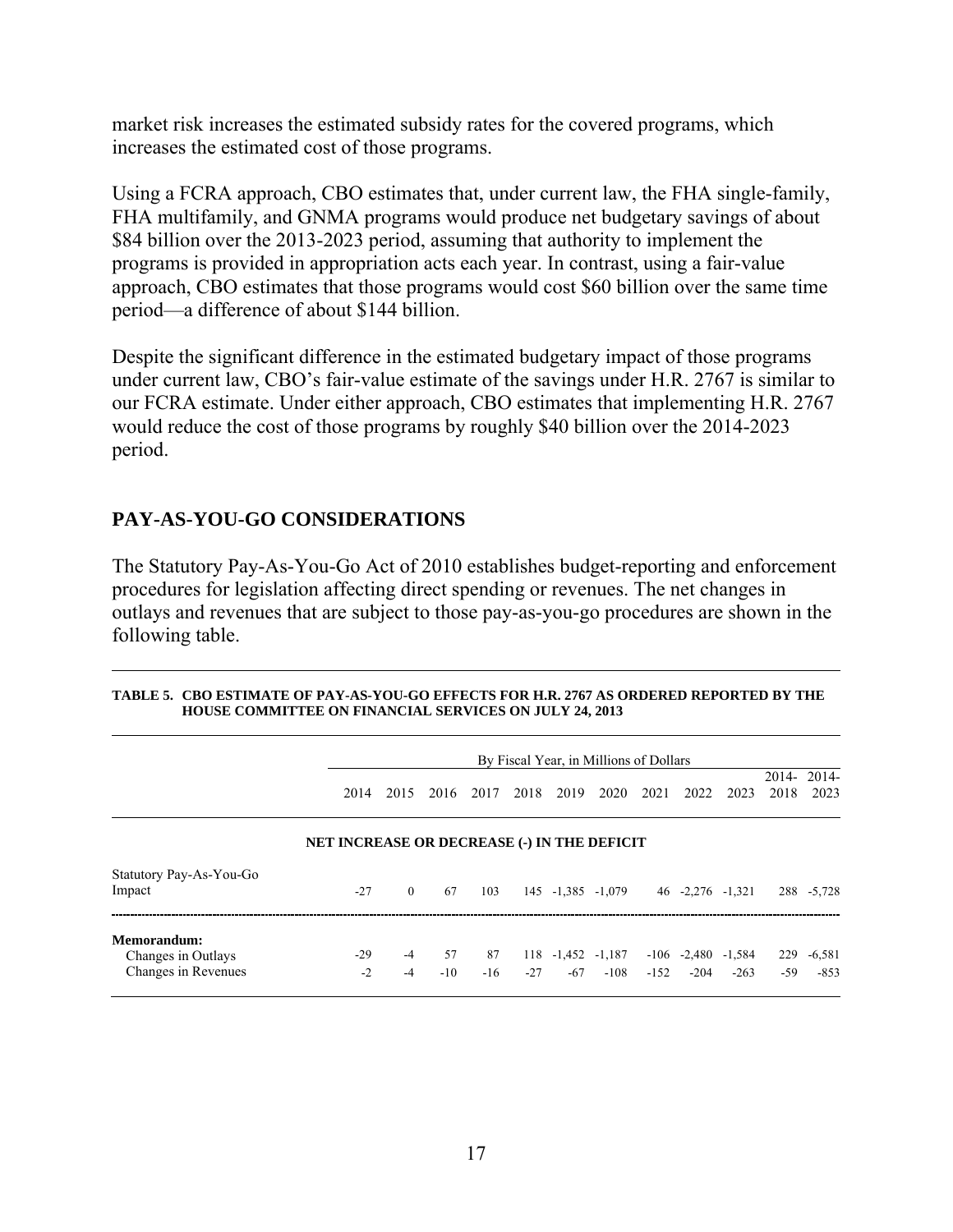### **INTERGOVERNMENTAL AND PRIVATE-SECTOR IMPACT**

CBO has determined that the nontax provisions of H.R. 2767 would impose intergovernmental and private-sector mandates as defined in UMRA on mortgage servicers, their affiliates, creditors of certain mortgages, and some financial institutions. The bill also would preempt some state laws related to demonstrating ownership of a mortgage. CBO estimates that the aggregate cost of the mandates would fall below the annual thresholds for intergovernmental and private-sector mandates established in UMRA (\$75 million and \$150 million in 2013, respectively, adjusted annually for inflation).

#### **Mandates that Apply to Both Public and Private Entities**

**Limit on Mortgages Held by Loan Servicers**. The bill would prohibit the servicer of a residential mortgage (and any affiliate of the servicer) from owning or holding any other security interest on the same dwelling. For example, a lender that services a residential mortgage loan would be prohibited from also holding a home equity loan or line of credit for that mortgage loan customer. The prohibition would be a mandate as defined in UMRA and would affect both public and private entities.

To comply with the bill's requirements, an entity that holds an interest in more than one mortgage associated with a property and also services one (or both) of those mortgages would need to either sell their security interest in one of the mortgages or transfer responsibility for servicing the mortgage to a different servicer. The cost of the mandate would include the administrative costs of changing business practices and any net loss of income from not being able to own or hold any other security interest on the same dwelling.

According to industry experts, servicers of loans in the private sector could in many cases transfer servicing contracts among themselves to comply with the mandate. The result in those cases would be some additional administrative costs but little net loss of income for private-sector servicers as a whole. By contrast, public entities may not be able to transfer servicing contracts among themselves to the same extent as private entities, and thus they may contract with private entities to service loans. For those loans, the result could be additional costs to the public sector as a whole. Based on information from FHFA and industry sources, CBO expects that the costs of this mandate for public and private entities would fall below the annual thresholds established in UMRA.

**Required Notice of a Junior Mortgage or Lien.** The bill also would require the creditor of a junior mortgage to notify the servicer of the senior mortgage on that property of the existence of any new mortgage or lien. CBO estimates that the costs associated with the notification requirement would be small.